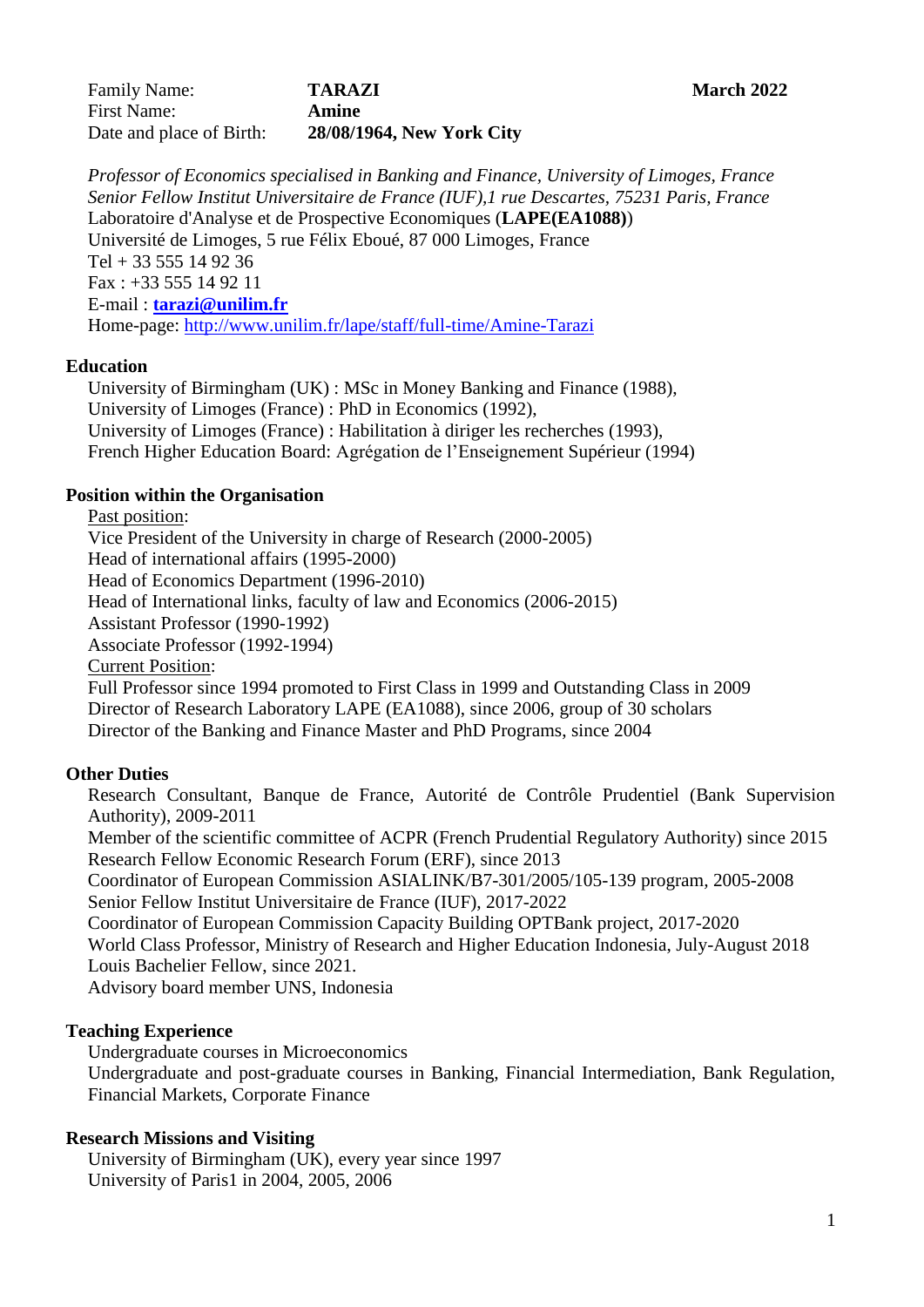University of Toulouse1, every year from 2002 to 2018 University of La Reunion, every year from 1999 to 2009 University of the Philippines, in 1999 and 2006 New York University, 2 months in 2006, 2 months in 2007 and 1 month every year since 2008 International Islamic University & INTI College, Kuala Lumpur, Malaysia Nov/Dec 2019, Monash University Malaysia, April 2022 Sebalas Maret University and other institutions (Indonesia), in 2010 and every year since 2013 Chapman University, Orange, California, July 2019 Gadjah Mada University (Indonesia), in 2010 National Chengchi University (Taiwan), in 2010 and 2011 National Distance Learning Center (CNED), Futuroscope, every year from 1999 to 2006

# **Selection of Exploratory or Short Missions**

- USA : Federal Reserve Bank of New York (FRBNY), May 2006, and every year since; Federal Deposit Insurance Corporation (FDIC), May 2006; Rensselaer Polytechnic Institute, Troy, NY, April 2008; Fordham University, April 2012 and every year since; - Indonesia, Central Bank (Financial Stability Department), SCAC French embassy, Deposit Insurance Corporation, February 2010, February 2013, April 2014, May 2015, Bandung Institute of Technology : May 2016; - Taiwan, SCAC, May 2010 and June 2011; Italy, University of Rome 3, April 2022; -Philippines, DRIC, September 1999 and later for European Commission….

### **Scientific Committee Member (Associations and Networks)**

« Devenir Boursier Européen »; GDRE n° 335 "Monnaie, Banque et Finance"; « Professional Committee of International Finance »; Founder member of FINEST (Financial Intermediation Network for European STudies), member of "Steering Committee", since 2011; Member of EuRun-BIS research network; Member of Advisory Board of EBES.

### **Editorship**

•Editor : Islamic Economics and Finance Letters

•Associate editor: Journal of Money, Credit and Banking; Journal of Banking and Finance (past 2013-2017); Journal of Financial Stability; European Journal of Finance; International Journal of Banking, Accounting and Finance; Global Finance Journal; International Journal of Islamic and Middle Eastern Finance and Management;

•Editorial board member: International Review of Accounting, Banking, and Finance; Journal of Risk and Financial Management; Journal of Governance and Regulation; Review of Business; Banks and Banking Systems; Ventura, the journal of Economics, Business, and Accountancy; Istanbul Journal of Economics (advisory board); Sriwijaya International Journal of Dynamic Economics and Business (advisory board);

•Member of editorial board, research centers: CIFER (Loughborough University); GFC (Past, Birmingham University).

### **Reviewer for Research Agencies**

- •ANR (French National Research Agency),
- •ANRT (Association Nationale de la Recherche et de la Technologie, France),
- •SSHRC (Social Sciences and Humanities Research Council, Canada),
- •FNRL (Fonds National de la Recherche, Luxembourg),
- •ESF (European Science Foundation) ....
- •British Academy
- •ANVUR (Italian Research and University Evaluation Agency)
- •FWO (Research Foundation Flanders)
- •NCN (Executive Government Agency of National Science Centre, Poland)
- •QNRF (Qatar National Research Fund)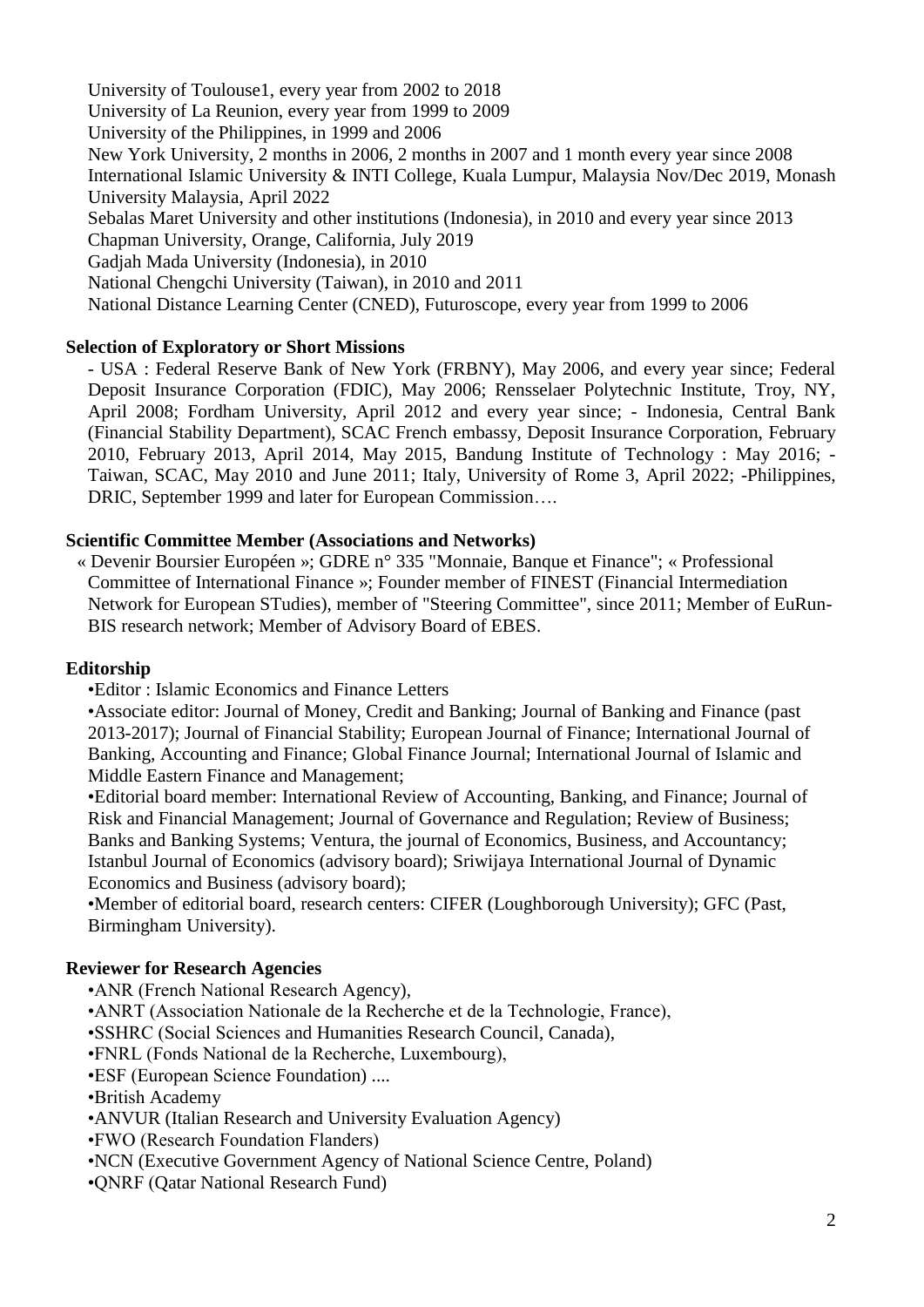#### **Professional Membership**

CIFER, GFG, AEA, AFA, FMA, MFA, SWFA, WEAI, CNRS GDRE "Money, Banking and Finance", Founder member of FINEST

### **Refereeing**

173 reports : Journal of Money Credit and Banking, Review of Finance, Journal of Banking and Finance, Journal of Financial Services Research, Review of Financial Economics, Journal of Financial Stability, Economic Inquiry, Economic Modelling, Comparative Economic Studies, Journal of Economics and Business, International Review of Financial Analysis, Applied Economics, Computers and Operations Research, Emerging Markets Finance and Trade, Revue d'Economie Politique, Revue Economique, Revue Française d'Economie, Economie appliquée, Revue d'Economie Industrielle, International Economics, Brussels Economic Review, Banks and Bank Systems, Journal of International Financial Management and Accounting, Ventura, Journal of Economics, Business, and Accountancy, Global Journal of Economics and Finance, Global Journal of Business, Management and Accounting, Research in International Business and Finance, British Accounting Review, Borsa Istanbul Review, Economic Systems, Global Finance Journal…

### **Reviewer for French/Foreign Universities and Publishers**

•PhD reviews (66), in France and abroad; •Reviews for Routledge, Academic Press, Elsevier....); •reviews for candidate recruitment and elevation (foreign universities); •member of recruitment panels : Université de Limoges, Poitiers, La Réunion, Bordeaux IV, University of Lleida…; •Chair of support staff recruiting panels in 2007 and 2008.

#### **Awards/Prizes/Keynote/Invited Conferences (since 2006)**

• Kuwait Prize 2020 in the field of Economics and social sciences, KFAS (Kuwait Foundation for the Advancement of Sciences) • Order of "palmes académiques", "Chevalier" in 2005 and promoted to "Officier" in 2013. • Who's Who in the World (Marquis). • Recipient of PEDR since 1998 and PES since 2010 at the highest level (research excellence national "bonus"). • Senior Fellow Institut Universitaire de France (IUF) since 2017. • Who's Who in France (from October 2020) • FDIC-JFSR 6th Annual Bank Research Conference, *Washington DC*, Arlington, Virginia 13-15 September 2006; •Top paper award 15th GFC, *Hangzhou* 18-20 May 2008; •ERF Annual Conference, *Cairo*, 7- 9 November 2009, • Keynote speaker, 3rd International Conference on Quantitative Methods Used in Economics and Business, *Bandarlampung*, 16-18 June 2010; • 2011 IFABS Best PhD Student Paper Award (paper co-authored with a PhD student, Caroline Roulet), International Finance and Banking Society Conference*, Rome,* 30 June-2 July 2011; •European Central Bank, Workshop on Islamic Finance and Financial Stability, presented by co-author (Phil. Molyneux), 26 January 2012; • Best paper award APBRC, *Kuala Lumpur*, 13-14 February 2012; •Keynote speaker, 2nd International Conference on Finance, Bank and Development, *Tunis*, 11-12 April 2012; •Banco Central do Brazil, VII Annual Seminar on Risk, Financial Stability and Banking, *Sao Paulo*, 9-10 August 2012; •Finest Autumn workshop "Competing for survival in the banking industry", *Rome*, 19-20 November 2012; •Central Bank of Indonesia Conference on Financial Stability, presented by co-author, *Surabaya*, 23 November 2012; • Lead session in Banking, 25<sup>th</sup> AFBC, *Sydney*, 16-18 December 2012. • American Economic Association (AEA)/Association of financial Economists (AFE) meeting, *San Diego,* 4-6 January 2013; •Best paper in "Banking" award, 3rd APBRC, *Kuala Lumpur*, 25-26 February 2013; •International Conference on WTO & Financial Engineering, Hangzhou, September 2013; •Invited speaker, Journal of Financial Stability "VIII annual conference on Risk, Financial Stability and Banking", *Bali*, 24-27 September 2013. •BankScope Prize for the best paper in Banking, 26<sup>th</sup> AFBC, *Sydney*, 17-19 December 2013. • Best paper in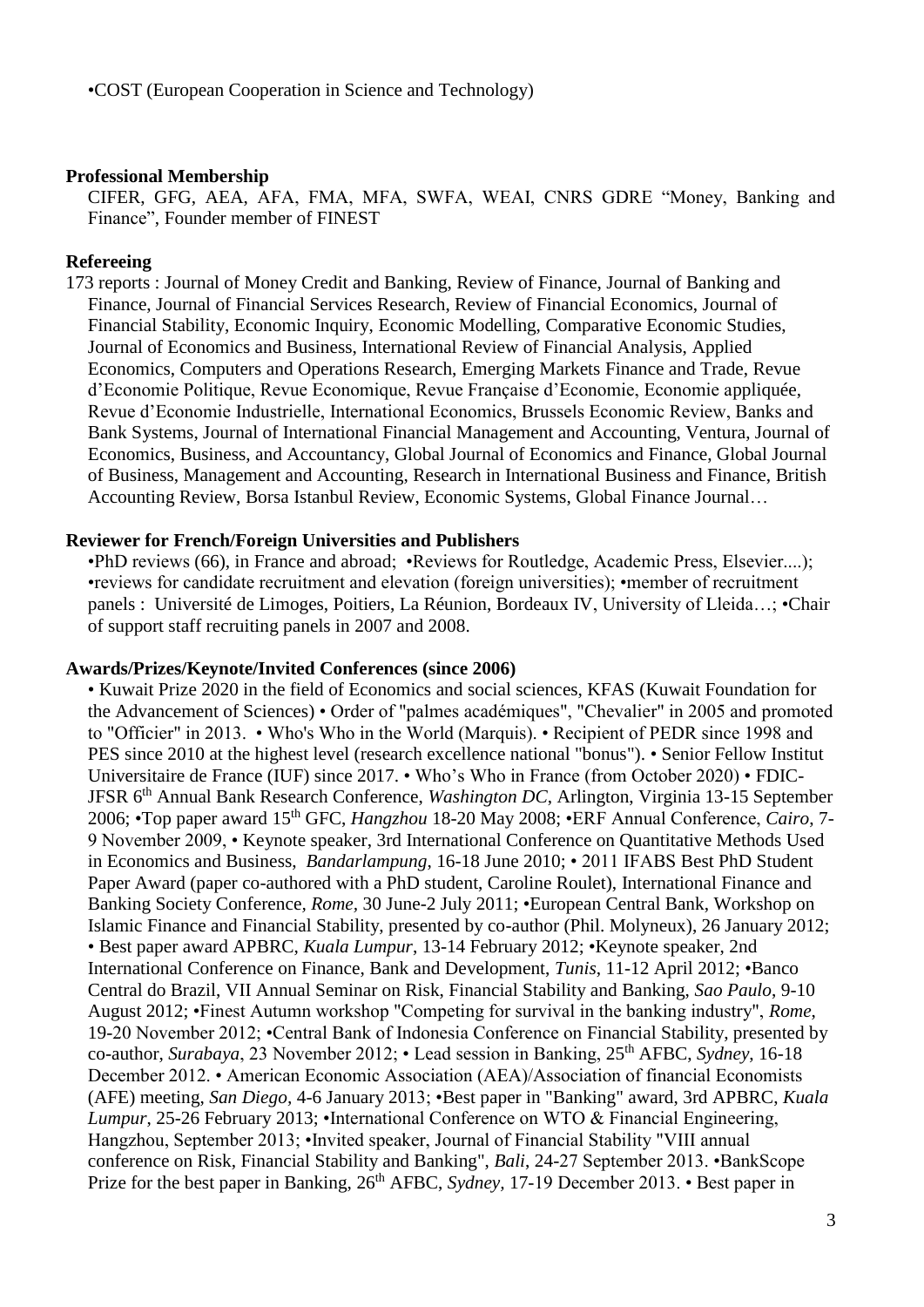"Finance" award, 25th IBRC, *Cape Town*, 14-15 January 2014. • Best paper Prize in "Risk Management, Banking, and Financial Services", 21st GFC, *Dubai*, 31 March-2 April 2014. •Invited speaker, Indonesian Finance Association 2015 Meeting, 14-15 January 2015, Solo. • Best paper in "Banking" award, 8th APBRC, *Kuala Lumpur*, 9-10 February 2015. • Invited speaker, Central Bank of Turkey (presented by co-author), *Istanbul*, September 2015. • Best paper award, 15th WBRC, *Tokyo*, 25-26 February 2016. • Invited speaker, "The Future of Islamic Banking and Economics in Search of New Normal", Central Bank of the Republic of Turkey Conference, *Istanbul*, 4-5 April 2016. • Best paper award, 3rd International Conference on Business, Economics and social sciences, *Solo*, 3-4 August 2016. • Bureau Van Dijk Prize for the best paper in Banking, 29th AFBC *Sydney*, 14-16 December 2016. • Keynote speaker, 4th SMICBES conference, *Solo*, 9-10 August 2017. • Bureau Van Dijk Prize for the best paper in Banking, 30th AFBC *Sydney*, 13-15 December 2017. • Invited speaker, 2nd International Conference on Finance, Banking, and Financial Stability (SMARTFAB), *Bali*, 17-19 July 2018. • Invited speaker, 4th SEABC Conference, *Palembang*, 8-9 November 2018. • Invited panel speaker, 4th Annual Chapman Conference on Money and Finance : Liquidity: Pricing, Management and Financial Stability, *Orange, California*, 6-7 September 2019. • Best paper award, 4<sup>th</sup> IFBBE conference, *Valencia*, 16-17 September 2019. • Keynote speaker, 29th EBES Conference, *Lisbon,* 10-12 October 2019. • Invited speaker, International Webinar Global Economy and Financial Sector Post Covid-19, July 6, 2020. • Keynote speaker, Indonesian Deposit Insurance Corporation Research Fair 2020, *Jakarta* (online), September 18, 2020. • Keynote speaker, 30th EBES Conference, *Madrid* (online)*,* 7 October 2020. • « Accelerating UNS international reputation and global rankings », 3 December 2020 (Non-Research/online). • Bureau Van Dijk, A Moody's Analytics Company Prize for the best paper in Banking, 34th AFBC *Sydney*, 15-17 December 2021. • Keynote speaker, IFBBE Conference, Kuala Lumpur, 5-6 September 2022.

### **Research Grants and International Projects**

33 research projects/grants. Local coordinator of 4 European Commission research projects and 2 research projects for French planning Commission and Ministry of Finance. Coordinator of international projects : Asia- Europe Meeting (ASEM) project, International Research Group on Financial Stability, Orchid project (Taiwan), DIKTI-SCAC Nusantara (Indonesia), European Commission ASIALINK/B7-301/2005/105-139 Program, European Commission Capacity Building OPTBANK project. Europlace Institute of Finance, EU Federation, Smith Richardson Foundation, ANR, FRGS....

•*" Résistance d'une union monétaire à des chocs "* (contrat CRMM/Commissariat Général du Plan n° 25-89), Janv. 1991, coordinated by C. Bordes.

•*" Déréglementation financière et adaptation du système bancaire français"* (contrat

HEC/Direction de la Prévision, Ministère de l'Économie et des Finances), Juin 1992, coordinated by J. Mélitz.

•*" Financial reform in Poland and the evolution of a single EC banking market "*, EC-ACE project, sept.1992, coordinated by M. Fry et E. Girardin.

•*" Financial reform in Eastern Europe"*, EC-ACE project, sept.1993, coordinated by M. Fry et E. Girardin.

•*"Intégration financière internationale, système financiers régionaux et performance* 

*macroéconomique"* (contrat Commissariat Général du Plan), Déc.1994/Déc.1996

•*"Governance and Economic Performance in Eastern Europe"* EC-ACE project, coordinated by M. Fry et E. Girardin, Déc. 1996/Déc. 1998

•*"Financial Integration between the EU and the Transition Economies of Central and Eastern Europe"* EC-ACE project, 1999/2001.

•*"On the use of mergers as a solution of bank distress"* joint research program with the University of the Philippines, Duo-France, Asia-Europe Meeting (ASEM), coordinated by A. Tarazi et C. Crouzille, 2002/2003.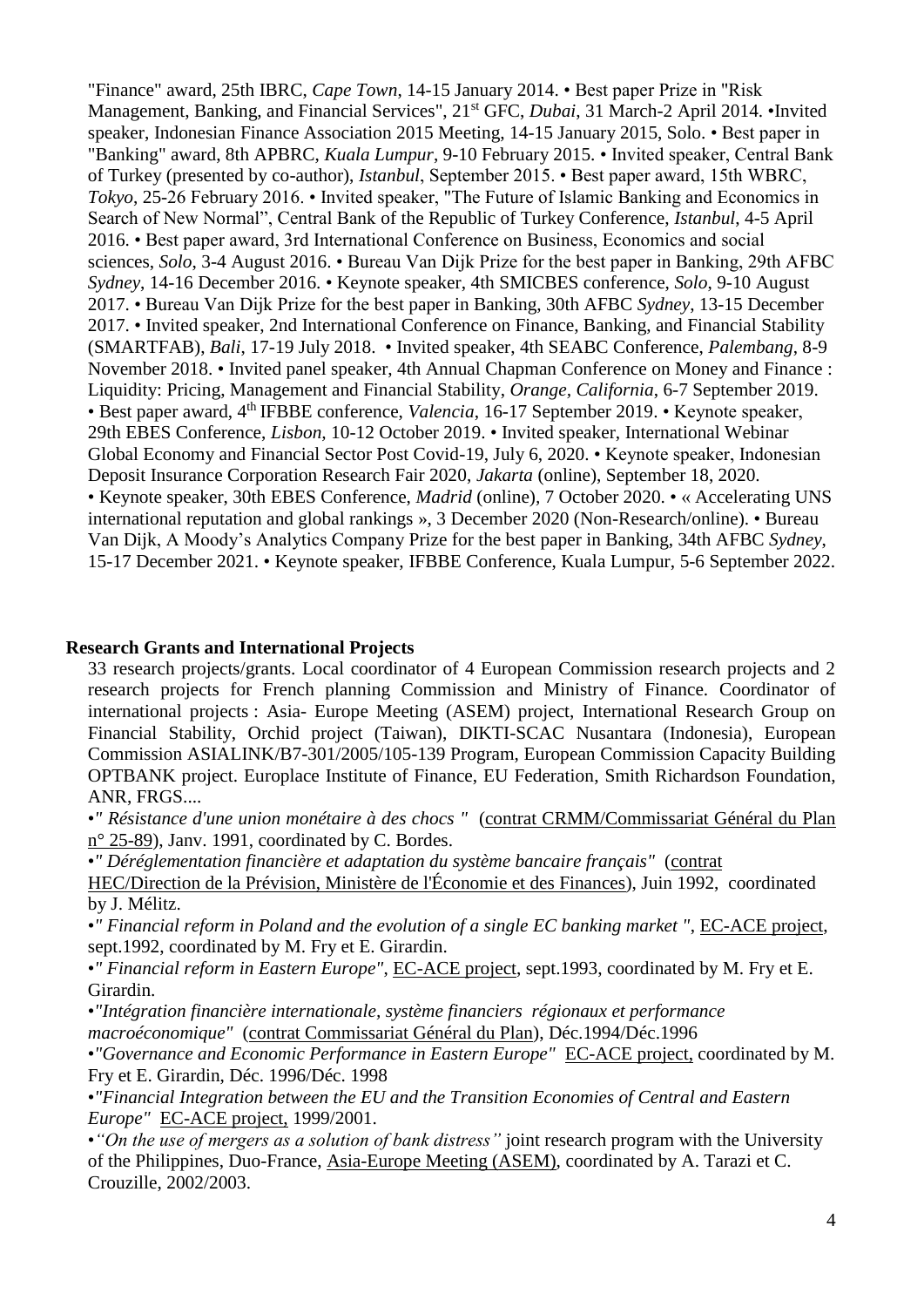•*"Financial Fragility : lessons from Europe and South East Asia »,* Euro-Philippine Network in Banking and Finance : Enhancing Teaching and Research, ASIALINK/B7-301/2005/105-139*,* European Commission, network with Birmingham University (UK) and the University of the Philippines, coordinated by A. Tarazi, sept. 2005/sept.2007.

• *"International Research Group on Financial Stability"*, BQR support for international networks (Université de Limoges), with Copenhagen Business School, London School of Economics and University of Southern California, coordinated by A. Tarazi, nov. 2005/nov. 2008.

• *"Fragilité bancaire : création de liquidité, capitalisation et structure de bilans "*, research contract with JPLC Credit Risk, coordinated by A. Tarazi et L. Lepetit, nov. 2008/nov. 2010.

• *"The effects of ownership restructuring on bank risk taking and lending behaviour : evidence from Southeast Asia"* PHC Orchid program (Taiwan) coordinated by A. Tarazi, December 2009/January 2012.

• *"Ownership Structure and Bank Risk"* BQR support for international networks (Université de Limoges), with Rensselaer New York, New York University, University of Bangor (UK), Copenhagen Business School, University of Groningen…, coordinated by A. Tarazi, déc. 2009/déc. 2012.

• *"Ownership Concentration, Commissioner Power and Risk Management in Indonesian Banking"*, DIKTI-SCAC program, French embassy, *"Overseas Research Cooperation and International Publication",* coordinated by A. Tarazi, September 2010-August 2011.

• *"Bank Competition, Institutions and Economic Development: Evidence from Asia"*, Programme DIKTI-SCAC program, French embassy, *"Overseas Research Collaboration with University or Industry"*, coordinated by A. Tarazi, September 2010 -February 2011.

• *" Conglomérats financiers et crises systémiques"*, Research project, PRES Limousin Poitou-Charentes, coordinated by D. Goyeau and A. Tarazi, Nov. 2011/Nov. 2013.

• *" Modélisation de la performance des actifs et optimisation des risques en période de stress"*, research contract with JPLC Credit Risk, coordinated by A. Tarazi, January 2012/December 2014. • "*Why are loans to Micro, Small and Medium Enterprises in Indonesia so expensive? Do regional characteristics matter?* PHC Nusantara 2013 program (Indonesia), coordinated by A. Tarazi, with University Sebalat Maret, Central Bank of Indonesia and World Bank, December 2012/January2015.

• "*The role of the factoring and commercial finance industry in the European Union*", coordinated by F. Fiordelisi (and A. Tarazi for France), EU Federation for Factoring and Commercial Finance Industry (EUF), January 2013-January 2014.

• "*How Does The Grabbing Hand Theory Explain the Political Influences on Business and Economic in Indonesia?*", Research project coordinated by A Tarazi et Muhammad Agung Prabowo submitted to DIKTI (Indonesia).

• *"The Organization of Banks and their Affiliates; Perspectives on Risk, Efficiency and Regulation"*, Europlace Institute of Finance (Louis Bachelier), accepted, December 2013, with Eliza Luciano (project coordinator.head scientist) and Clas Wihlborg.

•*"Banking Research Network (BREAK)"*, Limousin Region Council "Structuring Grant", coordinated by A. Tarazi, 2013/2015.

• *"Deposit structure and incentive for risk taking",* with Sebalas Maret University, Indonesian Deposit Insurance Corporation, October 2015.

• "*GovBrisk*", Limousin Region Council "Niches of Excellence Grant", coordinated by A. Tarazi, 2015/2017.

•*"Does Banks Systemic Importance Affect their Capital Structure Adjustment Process?*" Europlace Institute of Finance (Labex Louis Bachelier), accepted, November 2015, with O. DeJonghe, Tilburg University, project coordinator/head scientist : A. Tarazi.

• "*Financial Markets Regulation and the U.S. Economy*" Smith Richardson Foundation, in Westport, Connecticut, USA. Principal applicants Charles Calomiris (Columbia University, lead applicant), Viral Acharya (New York University), Allen Berger (University of South Carolina), Robert DeYoung (Kansas University), accepted April 2016.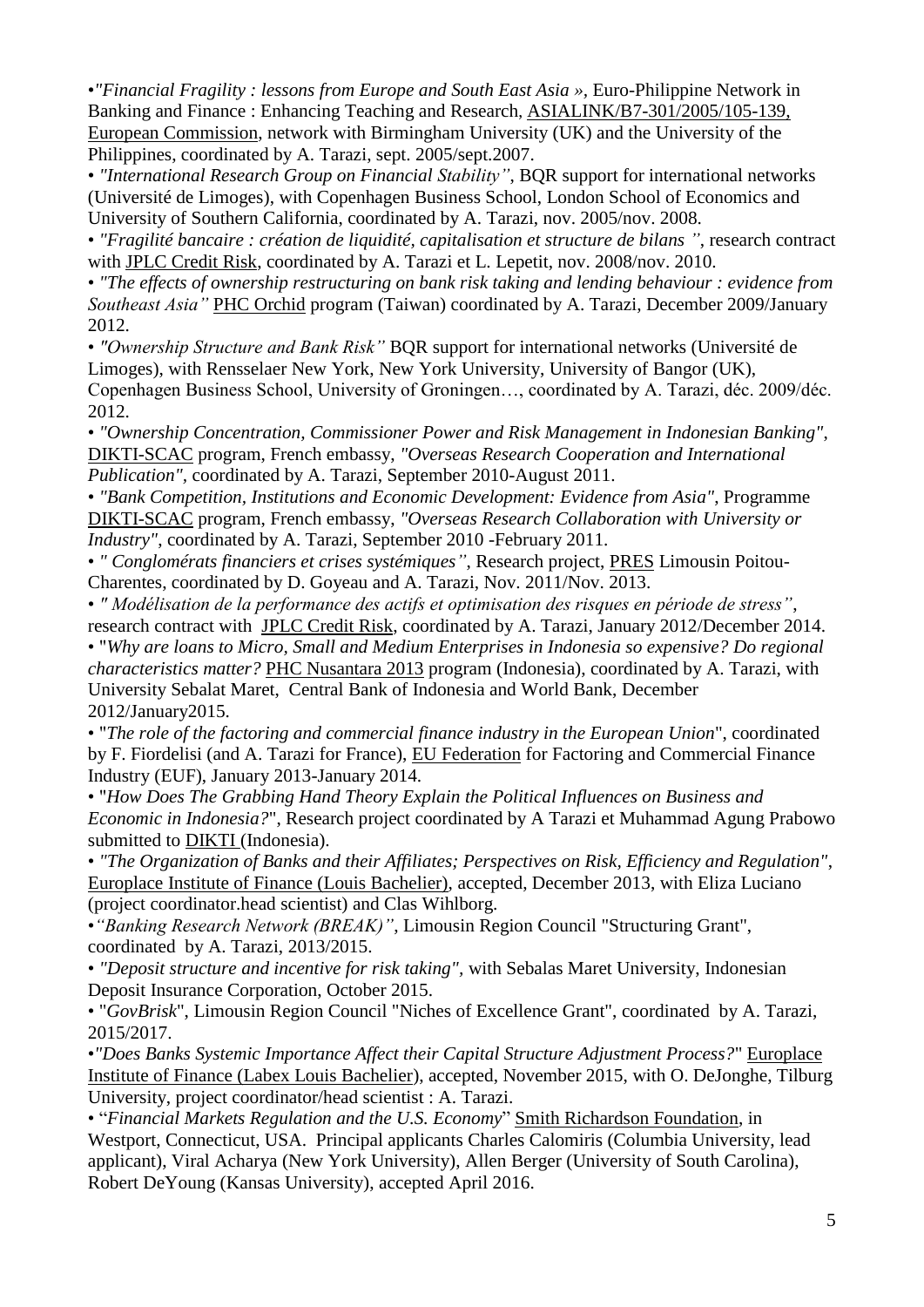• *"Machine Learning and Bank Risk Scoreboard"*, with XLIM and JPLC Credit Risk, Regional Council "thematic grant", coordinated by A. Tarazi, Oct. 2016/Oct. 2018.

• *"Bank Governance, Financial Stability and Macroeconomic Performance"*, with Universities of Bordeaux, Poitiers and Orléans, AAP Nouvelle Aquitaine, Dec. 2017/Dec. 2020, project coordinator: A. Tarazi.

• "OPTBANK: Optimizing Research and Doctoral Programs in Banking in Indonesia", European Commission Capacity Building Grant, 999 904 euros, Dec. 2017/Dec 2021, project coordinator: A. Tarazi.

• "*Deposit Insurance in Indonesia: Role, Regulation, Banking Risk and Financial Stability"*, PHC Nusantara 2019 program (Indonesia), coordinated by A. Tarazi, January 2019-January 2021.

• "*The Implications of Fintech development on the Financial industry in France and Malaysia: a game theory approach"*, PHC Hibiscus 2019 program (Malaysia), coordinated by A. Tarazi, July 2019-July 2021.

• "CaLiBank : The Post-Crisis Banking Industry: How will banks respond to tighter regulatory constraints?", ANR project (French National Research Agency), 296 076 euros, April 2020-April 2023, project coordinator : A. Tarazi

• "*A New Performance Framework of IR 4.0 Spillover Effect to Explain the Relationship between Director Busyness and Corporate Performance »*, FRGS Grant, Malaysian government, Nov. 2020- October 2023.

# **PhD supervision and current position of former students**

40 Phd candidates (35 completed and 5 ongoing)

•*Céline Meslier-Crouzille*, 1999, Associate Professor, University of Limoges

•*Laetitia Lepetit*, 2001, Professor, University of Limoges

- •*Fabrice Aléonard*, 2002, Consultant,GTI Consultants
- •*Marie-cécile Paillier*, 2003, Head of Securities Reporting Department, Banque Postale

•*Emmanuelle Nys*, 2003, Associate Professor, University of Limoges

- •*Talal Suleiman*, 2004, Associate Professor, University of Lataquié, Syria
- •*Ould Isselmou Mohamed Ahid*, 2004, Professor, University of Mauritania

•*Chawki El Moussawi*, 2004, Professor, the Faculty of Economics and Business Administration, Lebanese University

- •*Aliou Diop*, 2006, Consultant, International Organization for Migration
- •*Rana Mansour*, 2007, Lecturer, Université Libanaise
- •*Musa Foudeh*, 2007, Credit Officer, Jordan Real Estate Bank and since 2009 Assistant Professor, Al-Imam Muhammad Ibn Saud Islamic University, Saudi Arabia.
- •*Hicham Benfeddoul*, 2007, Economist, Higher Education Council, Morocco

•*Isabelle Distinguin*, 2008, Associate Professor, University of Limoges

- •*Fouad Machrouh*, 2008, Associate Professor ISCAE, Casablanca
- •*Alain Angora*, 2009, Economist, SEC, Québec Autorité des Marchés Financiers
- •*Boubacar Camara*, 2010, Economist, Autorité de Contrôle Prudentiel, Banque de France
- •*Thierno Barry*, 2010, Associate Professor, University of Limoges

•*Wahyoe Soedarmono*, 2011, Research Analyst, World Bank and since 2013, senior lecturer, Siswa Bangsa International University, Jakarta

•*Caroline Roulet*, 2011, Economist JPLC Finance and, since April 2012, Economist/Policy Analyst, DAF, OECD

- •*Ruth Tacneng*, 2013, Post-Doc Research Fellow, Portuguese Catholic University, Porto and, since 2016, Associate Professor, University of Limoges
- •*Tchudjane Kouassi*, January 2013, Associate Professor, Ivory Coast University
- •*Pejman Abedifar*, 2013, Lecturer, St. Andrews University
- •*Irwan Trinugroho*, 2014, Associate Professor, Sebalas Maret University, Indonesia
- •*Nadia Saghi-Zedek,* 2014*,* Associate Professor, University of Nantes
- •*Bowo Setiyono*, 2015, Associate Professor, Gadjah Mada University, Indonesia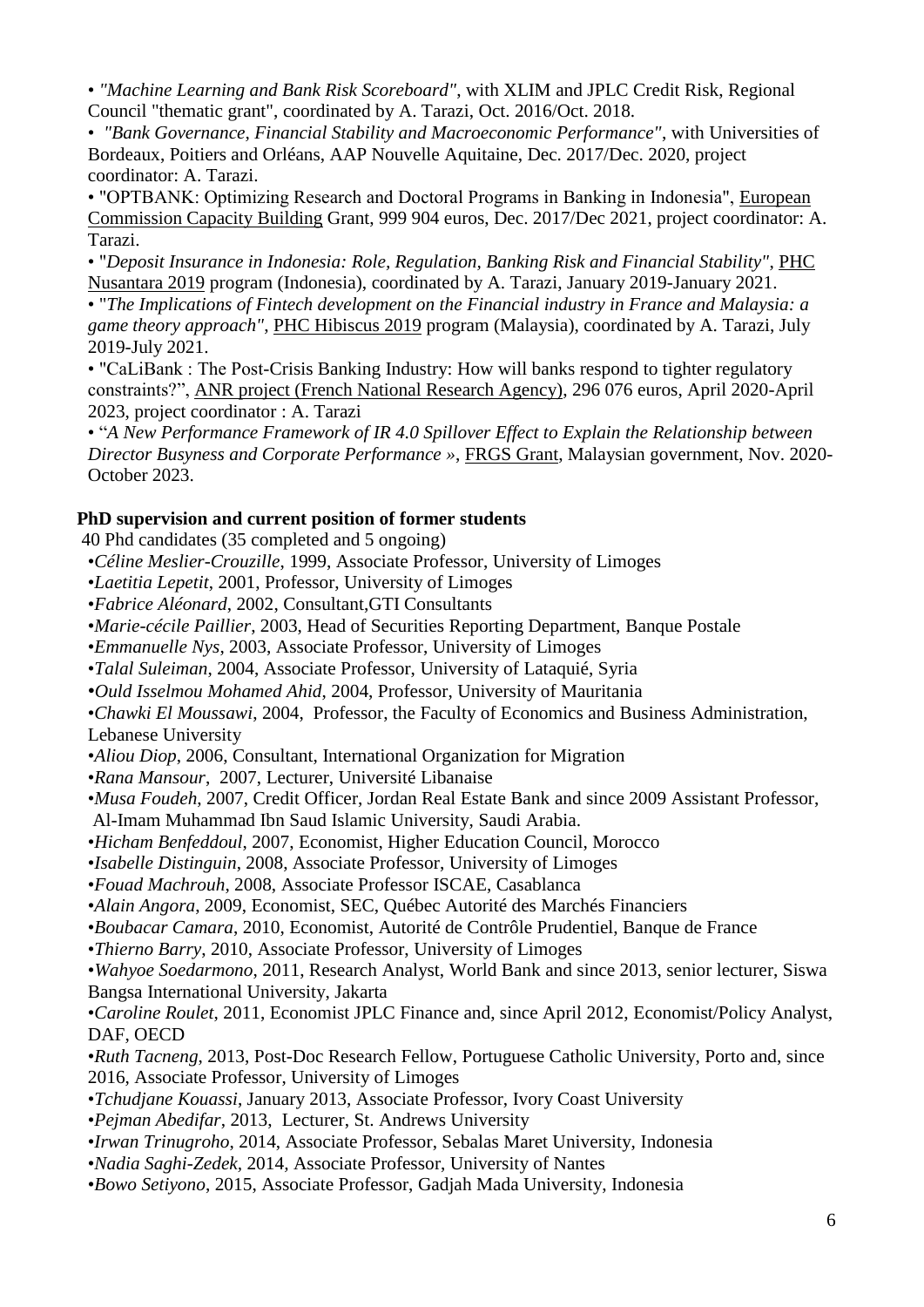•*Ha Pham*, 2015, Associate Professor, Ton Duc Thang University, Vietnam

•*Tammuz AlRaheb*, 2017, Research and Teaching assistant, University of Limoges and, since 2018, Economist, QNB Bank Syria

•*Yassine Bakkar*, 2018, Research and Teaching assistant, University of Limoges and Post-Doc Researcher Tallinn University of Technology (2018-2021) and, since 2021, Lecturer, Queen's University Belfast

•*Annick Pamen-Nyola*, 2018, Research and Teaching assistant, University of Limoges, and Financial Regulation Consultant, IXA IM, Paris

•*Tastaftiyan Risfandy*, 2018, Assistant Professor, Sebalas Maret University, Indonesia

•*Aref Mahdavi-Ardekani,* 2019, Research and Teaching assistant, University of Limoges and Post-

Doc Researcher University of Paris 1 (2019-2021) and, since 2021, Assistant Professor, Dublin City University

•*Christina Nicolas,* 2019, Research and Teaching fellow HEG Geneva

•*Mathieu Mercadier,* 2020, Financial Economist, JPLC Credit Risks Advisory and also since September 2020, assistant professor Clermont Business School, France.

•*Alassane Diabate,* 2020, Research and Teaching assistant, University of Limoges and, since 2021, Economist, Central Bank of West African States (BCEAO), Dakar

•*Foly Ananou*, 2021, Research and Teaching assistant, University of Limoges

# **Organization of Seminars, Workshops and Conferences (Chair)**

- Doctoral seminar joint with Université de Poitiers 1994-2004;

- "Bank Seminar", Université de Limoges, since 2005;

- Workshop « Issues in Banking and Finance », Université de Limoges, June 2001;

- Coordinator of « France-Philippines Research Network in Banking and Finance »

- Workshop on « Safety and Efficiency of the Financial System », Université de Limoges, 19-20 September 2006;

- Conference on "Safety and Efficiency of the Financial System", Manila, 27 August 2007;

- Workshop on "Bank Structure, Competition, and Risk", Université de Limoges, 27 November 2008;

- Workshop on "Issues in Banking and Governance", Université de Limoges, 9 November 2011;

- Co-organizer of Summer School "Estimation of Efficiency and Competition in Banking", 4-8 July 2011 and

- "Microeconomics & Microeconometrics of banking" July 2012, University of Rome III;

- LAPE-FINEST 2013 Spring Workshop "The Never Ending Crisis", Limoges, 28 May 2013;

- Co-organizer (steering committee) of 8<sup>th</sup> Conference on Risk, Banking and Financial Stability, Bali, September 24-27, 2013;

- Co-Chair of program committee, 2014 Asian Finance Association Conference (Asian FA), Bali, June 24-26, 2014.

- LAPE-FINEST 2015 Spring Workshop "The post-crisis banking industry: how will banks respond to tighter regulatory constraints?", Limoges, June 9, 2015.

- 2017 Bank Colloquium for Junior Researchers - "The Future of Bank Regulation", LAPE-FINEST, Limoges, June 28, 2017.

-Co-Organizer of 2nd International Conference on Finance, Banking, and Financial Stability (SMARTFAB), Bali, 17-19 July 2018.

- Co-organizer of 2018 OPTBANK Summer School "Regulation and Risk Management in Financial Intermediation", Rome, 4-15 June 2018.

- LAPE-FINEST 2019 Spring Workshop "Bank performance and financial stability", Limoges, June 5, 2019.

- 2019 OPTBANK Summer School "Banking and Financial Intermediation", Limoges, 3-14 June 2019.

- 2021 ANR CaLiBank Project Workshop "The Post-Crisis Banking Industry : How will banks respond to tighter regulatory constraints", Limoges, January 25, 2021.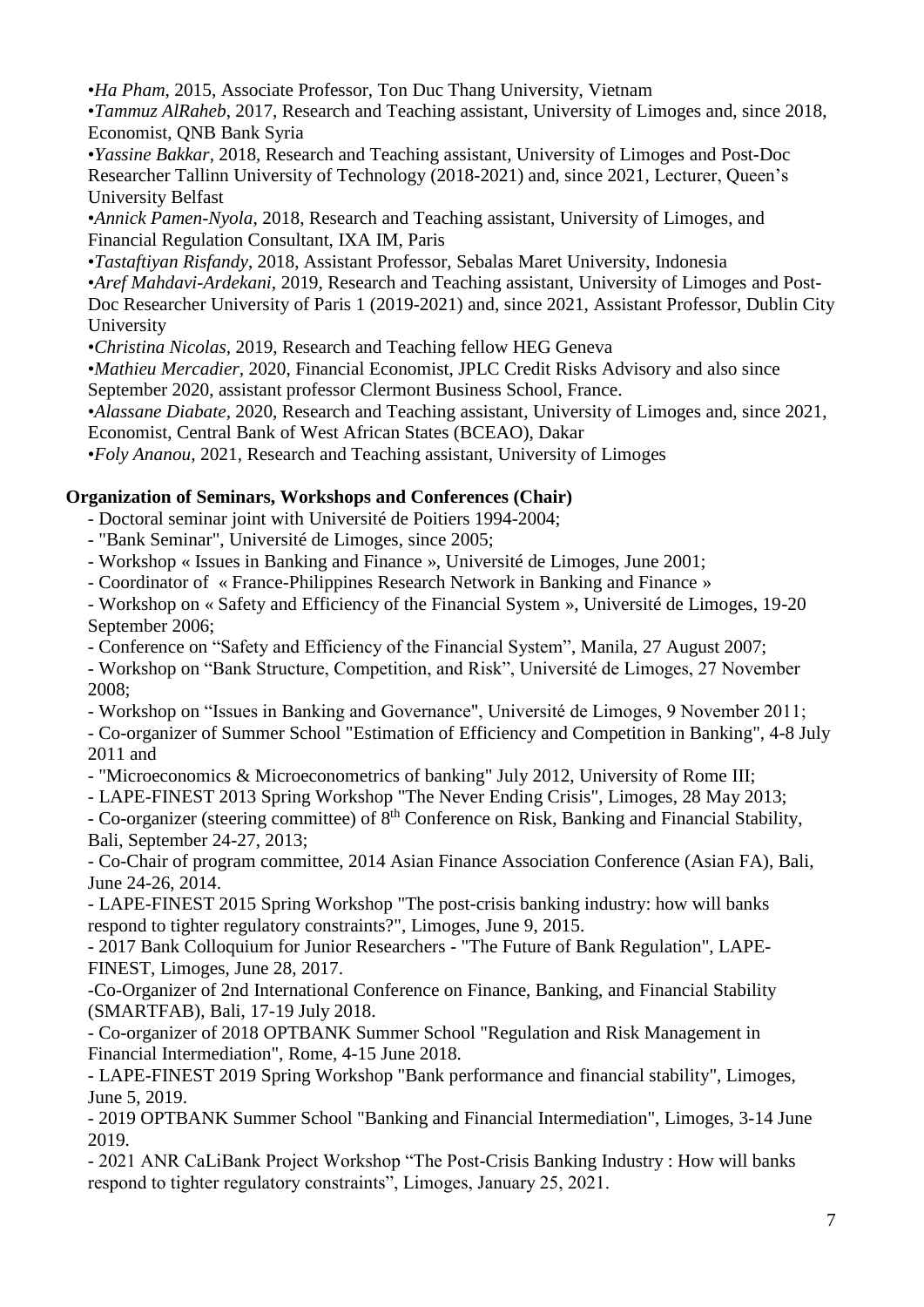- 2021 AAP/ANR CaLiBank Workshop "Prudential Regulation and Economic Performance", Limoges, May 25, 2021.

- 2021 LAPE ANR CaLiBank PhD Summer School, Limoges, 25 May-3 June 2021.

- LAPE-FINEST 2022 Spring Workshop "Changes in banking, risk and financial stability", Limoges, June 1, 2022.

- 2022 LAPE ANR CaLiBank PhD Summer School, Limoges, 30 May-4 June 2022.

#### **Recent Duties as Conference Committee Member (since 2010)**

Member of Program Committees : • AFSE Meetings 2010 et 2011, Paris; •FMA annual meeting 2011, Denver; •SWFA annual conference 2013, March 12-16, 2013 Albuquerque, New Mexico; 2013 Global Finance Conference, 20-22 May, 2013 Monterey; •Member of organizing committee and scientific committee of "VIII annual conference on Risk, Financial Stability and Banking", Journal of Financial Stability, 24-27 September 2013, Bali; • 2014 Global Finance Conference, March 31-April 2, 2014, Dubai; • 2015 Global Finance Conference, 20-22 April, 2015, Hangzhou; •2015 IBEFA/WEAI Summer meeting, 28 June-2 July 2015, Honolulu; • Federal Reserve of San Francisco Banking conference, 25-26 June 2015, San Francisco; • 23rd Annual Global Finance Conference, 21-23 April 2016, Fresno; • Member of steering committee, 2016 International Rome Conference on Money, Banking and Finance, 1-2 December 2016, Rome; • 24th Annual Global Finance Conference, 4-6 May 2017, Hempstead, New York; • 12th International Conference for Islamic Economics and Finance, 18-19 March 2018, Makkah; • 25th Annual Global Finance Conference, 28-30 May 2018, Paris; • 2018 International Conference on Economics, Business, Management and Corporate Social Responsibility (EBMCSR 2018) 28-30 Sept. 2018, Zhuhai; •26th Annual Global Finance Conference, 5-7 June 2019, Zagreb; •27th Annual Global Finance Conference, 18-20 May 2020, Hangzhou; •28th Annual Global Finance Conference, 27-29 May 2021 (virtual);

Member of Scientific Committees: •International Conference on Financial Intermediation, Competition and Risk, IFABS, June 2011, Rome; •"Journées internationales du risque", May 2011, Niort; •"International Conference on Business and Banking", ICBB, February 2012, Surabaya; •"2nd International Symposium in Computational Economics and Finance", ISCEF, March 2012, Tunis; •"29th GdRE Annual International Symposium on Money, Banking and Finance"**,** June 2012, Nantes; •"Financial Stability, Bank Risk and Regulation in the Light of the Crisis", November 15-16, 2012, Luxembourg; •AIDEA, Italian Management Association Bicentenary Meeting, Special issue of Journal of Banking and Finance, 19-21 September 2013, Lecce; •"Banking, Finance, Money and Institutions: The Post Crisis Era", 2-3 November, 2013, Guildford, Surrey; •"First Paris Financial Management Conference" (PFMC 2013), 16-17 December, 2013, Paris; •"3rd International Conference on Business and Banking", ICBB, 5-7 February 2014, Pattaya; •"3rd International Symposium in Computational Economics and Finance", ISCEF, 10-12 April 2014, Tunis; •"Journées Internationales du Risque", 12 et 13 juin 2014, Niort; • Financial Engineering & Banking Society (FEBS) 2014 International Conference, 21-23 June 2014, Surrey; • "2nd Paris Financial Management Conference" (PFMC 2014), 15-16 December, 2014, Paris; •FEBS 2015 International Conference, 11-13 June 2015, Nantes; •Indonesian Finance Association 2015 Meeting, 14-15 January 2015, Solo. •10th International Conference on Islamic Economics and Finance (ICIEF), 23-25 March 2015, Doha, Qatar; • 3rd Paris Financial Management Conference (PFMC 2015) 14-15 December 2015, Paris. • 1<sup>st</sup> International Conference on Islamic Banking and Finance, 6-7 March 2016, Makkah; • 2016 International Conference of the Financial Engineering and Banking Society (FEBS), 10-12 June 2016, Malaga; • 2016 International Finance and Banking Society Conference (IFABS), 1-2 June, 2016, Barcelona; •3rd International Conference on Economic and Financial Risks, 9-10 June 2016, Niort; • Third Conference on Business, Economics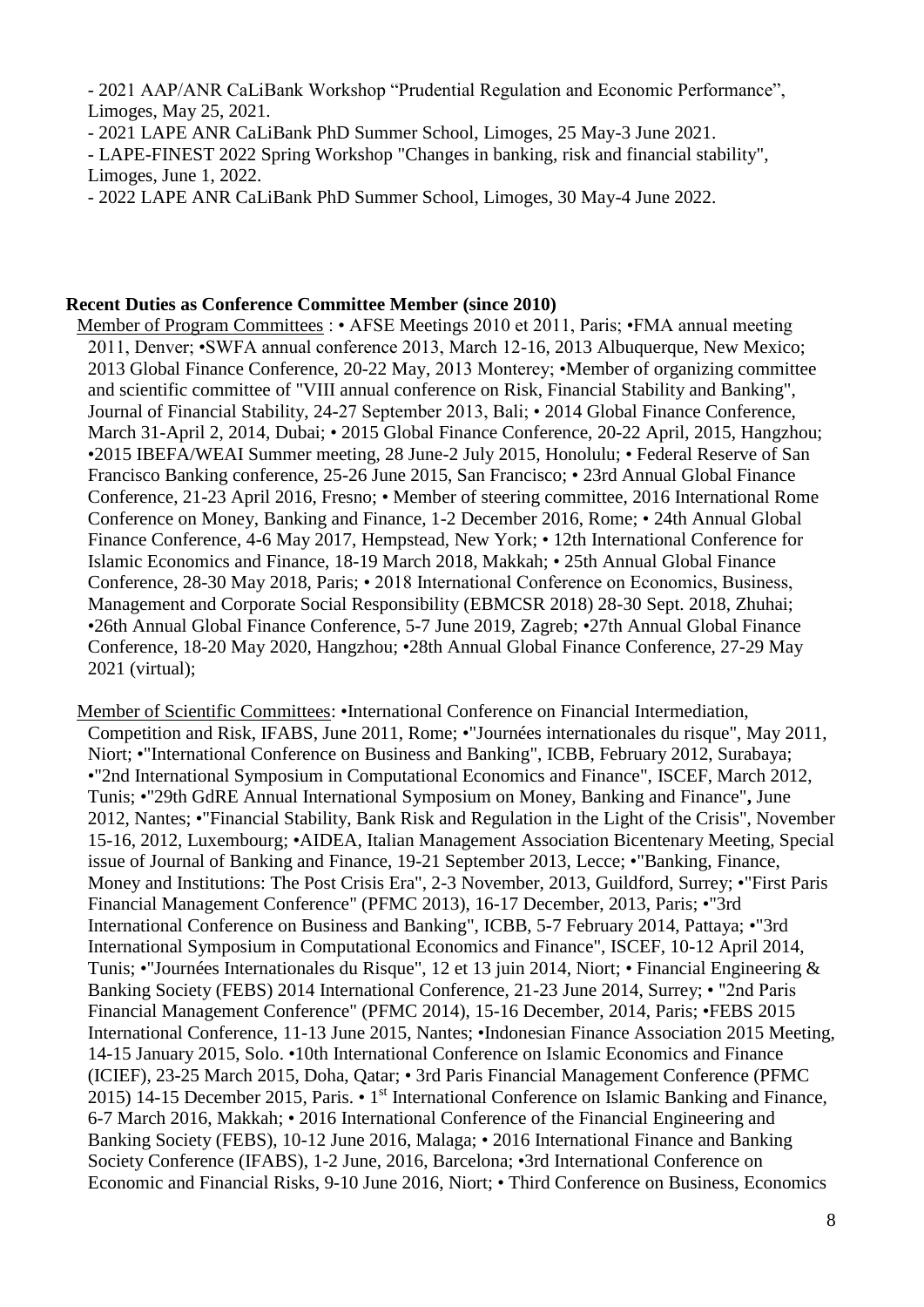and Social Sciences, Solo, 3-4 August 2016, Solo; • 2016 Portsmouth-Fordham Conference on Banking and Finance, 24-25 September 2016, Portsmouth; • 2017 International Economics and Finance Conference, 11-13 May 2017, Kayseri; • 7<sup>th</sup> International Conference of the Financial Engineering and Banking Society (FEBS), 1-3 June 2017 Glasgow; • FINEST 5th Anniversary Conference 27-28 September 2017, Trani; • Global Conference on Services Management, 3-7 October 2017, Volterra; • 2<sup>nd</sup> Conference on Contemporary Issues in Banking, 12-13 December 2017, St Andrews; •4th International Conference on Economic and Financial Risks, 21-22 June 2018, Niort; • 8<sup>th</sup> International Conference of the Financial Engineering and Banking Society (FEBS), 4-6 June 2018, Rome; • 2nd International Conference on Finance, Banking, and Financial Stability (SMARTFAB), 17-19 July 2018, Bali; • 9<sup>th</sup> International Conference of the Financial Engineering and Banking Society (FEBS), 30 May-1 June 2019, Prague; • 4<sup>th</sup> IFBBE conference, 16-17 September 2019, Valencia; • 3<sup>rd</sup> Conference on Contemporary Issues in Banking, 12-13 December 2019, St Andrews; • 3<sup>rd</sup> Sydney Banking and Financial Stability Conference, 13-14 December 2019, Sydney; •5th International Conference on Economic and Financial Risks, 28-29 May 2020, Niort; •10<sup>th</sup> International Conference of the Financial Engineering and Banking Society (FEBS), 4-6 June 2020, Chania ; • 2020 Portsmouth - Montpellier conference in Banking, Finance and Accounting, 19-20 September 2020, Portsmouth;  $\cdot 10^{th}$  International Conference of the Financial Engineering and Banking Society (FEBS), 30 September-3 November 2021, Lille : •11<sup>th</sup> International Conference of the Financial Engineering and Banking Society (FEBS), Climate change, regulatory responses, and sustainable finance, 10-12 June 2022, Portsmouth ; International Conference on Economic and Financial Risks, 20 June-1 July 2022, Niort; •29th Annual Global Finance Conference, 20-22 June 2022, Braga; • 6<sup>th</sup> IFBBE Conference, 5-6 September 2022, Kuala Lumpur ;

### **Expertise Missions and dissemination of scientific culture in France and abroad**

•Expertise mission (DRIC (French Ministry of Foreign affairs) and Université de Limoges) on potential collaborations in the field of "Finance" between France and the Philippines, Ateneo University of Manila and University of the Philippines, September 1999, Manila; •Conferences for « Ecole de la Bourse/Financial Market Training », organized by Euronext, January 2001; • Moderator on « Recherche et économie régionale/Research and the Regional Economy » , 1st "Assises Régionales de la Recherche et l'Innovation", Limoges, 26/01/01; • Member of ANVAR Jury « création d'entreprises innovantes/starting innovative firms » in 2001; • Expertise mission on scientific policy and research development, University of Cocody, Abidjan, Ivory Coast, 16 to 21 March 2002; •Speech for French Conseil Economique et Social/Economic and Research Council, for work group « La recherche en Limousin/Research in Limousin », 18/04/2002; •Coordinator and committee member of 2nd "Assises Régionales de la Recherche et l'Innovation", Limoges, 07/03/03; •« La structuration de la recherche : évolutions récentes et perspectives/Structuring Research : recent trends and perspectives » 2nd Assises Régionales de la Recherche et l'Innovation, Limoges, 07/03/03, •« Research and Interdisciplinarity» France/UK Postgraduate Studies Workshop, London, 12/13 Novembre 2004; Member of CNIS (French National Council on Public Information) Working Group on bank data disclosure, since Feb. 2014; •"How to Get Published in Leading Journals in Financial Economics", Conference, Solo, Indonesia, 12 May 2015 •Advisory board member UNS, Indonesia (since 2020), • « Accelerating UNS international reputation and global rankings », December 3, 2020 (online), •See also other pages of CV for recent missions and expertise.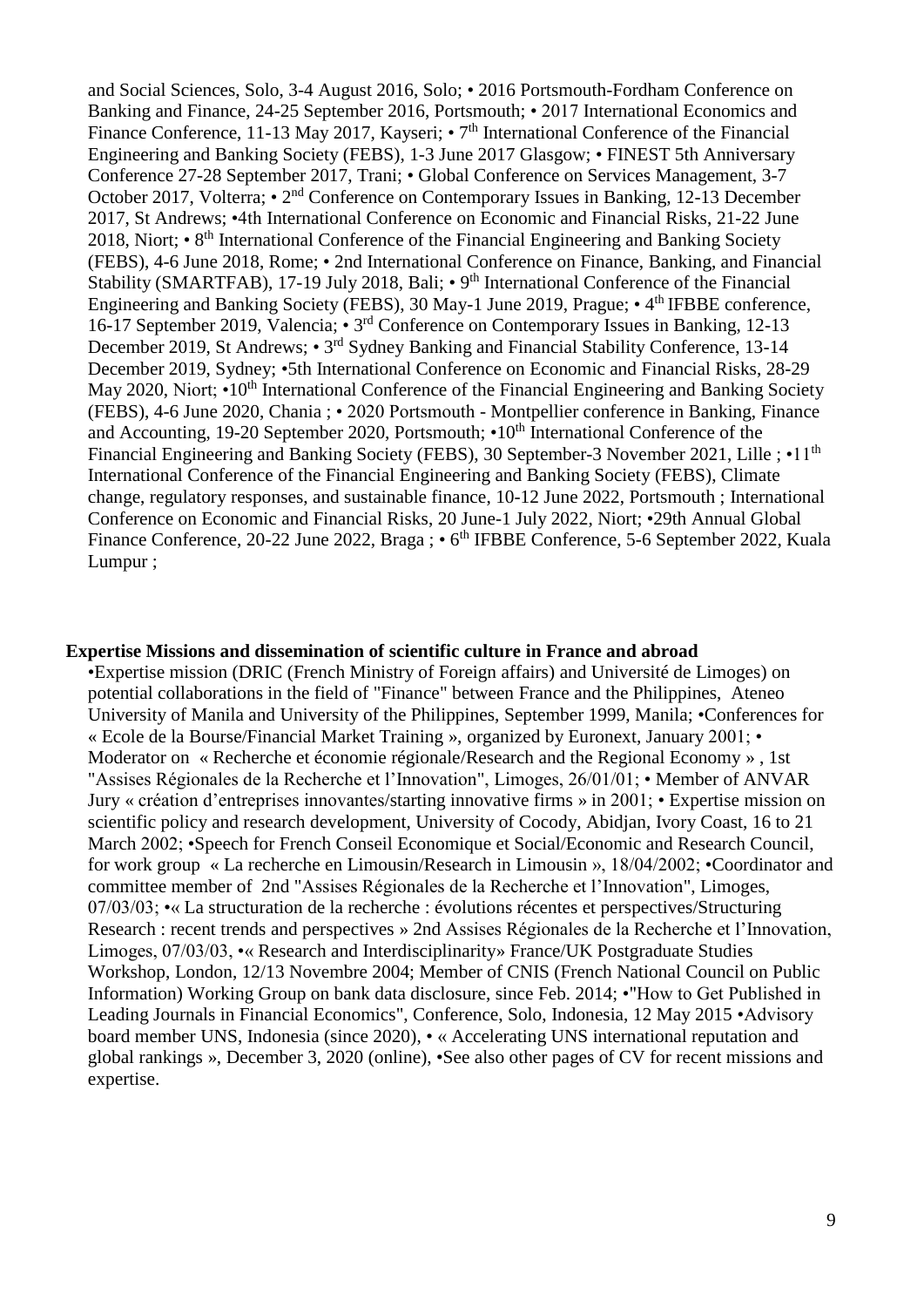# **Publications and Conferences**

### **Publications in French (Peer-reviewed journals)**

•*"Évaluation du risque de défaillance bancaire en Europe"*, en collaboration avec D. Goyeau, Revue d'Économie Politique, 102 (2), mars-avril 1992.

•*" La prévention des ruées bancaires : assurance-dépôts et réglementation des fonds propres "* en collaboration avec D.Goyeau et A.Sauviat, Revue d'Économie Politique, 104 (6) novembredécembre 1994.

•*"Responsabilité limitée et choix de portefeuille des banques"* en collaboration avec D.Goyeau et A.Sauviat, Finance, juin 1995.

•*"Ajustements des résultats bancaires aux taux d'intérêt : le cas du G5"* en collaboration avec D.Goyeau et A.Sauviat, Revue Française d'Economie, Vol.13, n°2, Printemps, 1998.

•*"Taille, rentabilité et risque bancaire : évaluation empirique et perspectives pour la réglementation prudentielle"* en collaboration avec D.Goyeau et A.Sauviat, Revue d'Économie Politique, 108 (3), mai-juin 1998.

•*"Risque et marges d'intérêt optimales des banques commerciales d'Europe Centrale"* en collaboration avec D. Goyeau et A. Sauviat, Revue Economique, vol 50, n°6, nov. 1999.

•*"Marché financier évaluation du risque bancaire : les agences de notation contribuent-elles à améliorer la discipline de marché"* en collaboration avec D. Goyeau et A. Sauviat, Revue Economique, vol 52, n°2, mars 2001.

•*"Rentabilité bancaire et taux d'intérêt de marché : une application aux principaux systèmes bancaires européens sur la période 1988-1995"* en collaboration avec D. Goyeau et A. Sauviat, Revue d'Économie Politique, 112 (2), mars-avril 2002.

• *" Contrôle prudentiel et détection des difficultés financières des banques : quel est l'apport de l'information de marché? »*, en collaboration avec I. Distinguin et Ph. Rous, Revue Economique, vol 57, n°3, mai 2006.

• *"Les déterminants des crises bancaires dans l'UEMOA : une approche logit multinomiale »* avec A. Angora, Revue Economique de Bruxelles/Brussels Economic Review, vol 54(1), Printemps 2011.

• *« Bâle 3 et la réhabilitation du ratio de levier des banques : Pourquoi et comment ?",* avec C. Rugemintwari et A. Sauviat, Revue Economique, vol 63, n°4, juillet 2012.

• *"Droits de contrôle versus droits pécuniaires, crise financière et vulnérabilité des banques européennes"* , avec N. Zedek, Revue Economique, vol 66, n°3, mai 2015.

### **Publications in English (Peer-reviewed journals)**

• *"Bank stock volatility, news and asymmetric information in Banking : an empirical investigation»,* with C. Crouzille et L. Lepetit, Journal of Multinational Financial Management, vol. 14, 4-5, October-December 2004.

• "*Reaction of European Bank stock prices to events of the Asian and Russian Financial crises"*  with C. Crouzille et L. Lepetit, Revue d'Economie Politique, 116(4), juillet-août 2006.

• *"Market Discipline and the Use of Stock Market Data to Predict Bank Financial Distress »* with I. Distinguin et Ph. Rous, Journal of Financial Services Research, vol. 30, n° 2, October 2006.

• "*Bank Income Structure and Risk : An Empirical Analysis of European Banks",* with L. Lepetit, E. Nys and Ph. Rous, Journal of Banking and Finance, 32, 1452-1467, August 2008.

• "*The expansion of services in European banking: implications for loan pricing and interest margins",* with L. Lepetit, E. Nys and Ph. Rous, Journal of Banking and Finance, 32, 2325-2335, November 2008.

• "*The determinants of Domestic and cross border bank contagion risk in South East Asia",* with C. Bautista and Ph. Rous, Revue Economique, vol. 59, n°6, Novembre 2008.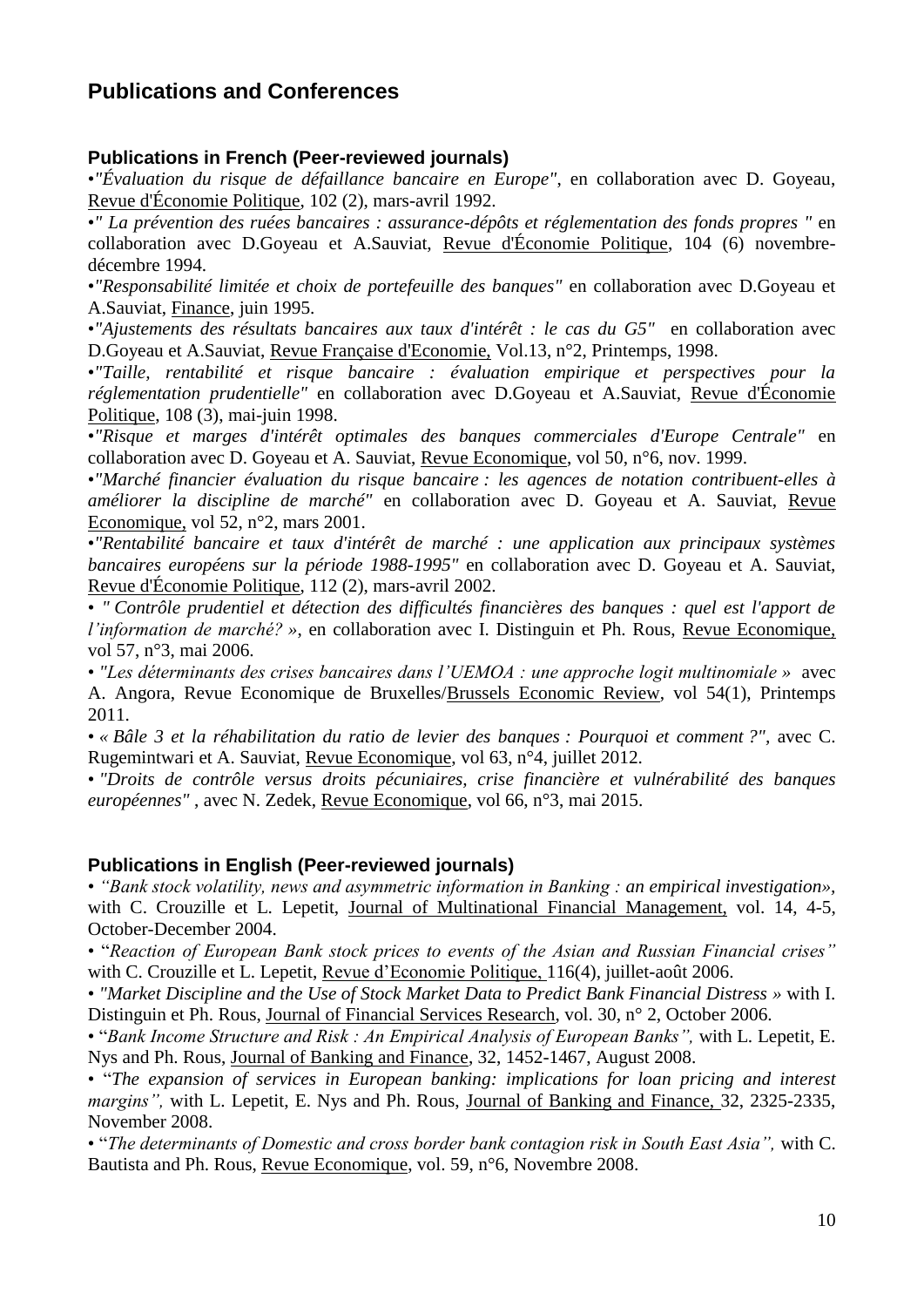• "*The determinants of bank stock's returns co-movements in East Asia",* with C. Bautista and Ph. Rous, Economics Bulletin, 29-3, July, 2009.

• *"Are early market indicators of financial deterioration accurate for Too Big To Fail banks? Evidence from East Asia"*, With I. Distinguin, Economics Bulletin, vol. 30 (2), June 2010.

• *"The Use of Accounting Data to Predict Bank Financial Distress in MENA Countries"*, with I. Hasan and I. Distinguin, International Journal of Banking, Accounting and Finance, vol. 2, n°4, 2010.

• *"Ownership structure and bank efficiency in the Asia Pacific region"*, with T. Barry, S. Dacanay and L. Lepetit, Philippine Management Review, vol. 18, 2011.

• *"The use of accounting and stock market data to predict bank financial distress: the case of East Asian banks"*, with J. Trinidad and I. Distinguin Philippine Management Review, vol. 18, 2011.

• "*Ownership structure and risk in publicly held and privately owned Banks*", with T. Barry and L. Lepetit, Journal of Banking and Finance, vol. 35, May 2011.

• "*Bank market power, economic growth and financial stability : Evidence from Asian banks*", with F. Machrouh and W. Soedarmono, Journal of Asian Economics, vol. 22(6), 460-470, December 2011.

• *"Bank Competition, Crisis and Risk Taking: Evidence from Emerging Markets in Asia"* with F. Machrouh and W. Soedarmono, Journal of International Financial Markets, Institutions and Money, vol. 23, February 2013.

• "*Interbank Deposits and Market Discipline: Evidence from Central and Eastern Europe",* with I. Distinguin and T. Kouassi, Journal of Comparative Economics, vol. 41(2), May 2013.

• "*Ex ante capital position, changes in the different components of regulatory capital and bank risk*", with B. Camara and L. Lepetit, Applied Economics, 45(34) 4831-4856, July 2013.

• "*Predicting rating changes for banks: how accurate are accounting and stock market indicators?,* with I. Distinguin and I. Hasan, Annals of Finance, vol. 9(3) 471-500, August 2013.

• "*Bank Regulatory Capital and Liquidity: Evidence from US and European publicly traded banks"*, with I. Distinguin and C. Roulet, Journal of Banking and Finance, 37, 3295-3317, September 2013.

•*"Risk in Islamic Banking",* with P. Abedifar and Phil. Molyneux, Review of Finance, 17 (6), 2035- 2096, November 2013.

• *"Bank opacity, intermediation cost and institutional development: Evidence from the Asia-Pacific region"*, with W. Soedarmono, Journal of Asian Economics, 29, 91-100, December 2013.

• "*Is Bank Income Diversification Beneficial? Evidence from an Emerging Economy",* with C. Meslier and R. Tacneng, Journal of International Financial Markets, Institutions and Money, vol. 31, 97-126, July 2014.

• *"Why have Bank Interest Margins been so high in Indonesia since the 1997-1998 Financial Crisis?"* with I. Trinugroho and A. Agusman, Research in International Business and Finance, vol. 32, 139-158, August 2014.

• *"Excess control rights, bank capital structure adjustment and lending ",* with L. Lepetit and N. Saghi-Zedek, Journal of Financial Economics, 115 (3), 574-591, March 2015.

• *"Determinants of cross regional disparity in financial deepening : Evidence from Indonesian provinces"*, with I. Trinugroho, A. Agusman, M. D. Ariefianto, D. Darsono, Economics Bulletin, Vol. 35, Issue 2, pp. 896-910, April 2015.

*• "Excess Control Rights, Financial Crisis and Bank Profitability and Risk"*, with N. Saghi-Zedek, Journal of Banking and Finance, vol. 55, 361-379, June 2015.

*• "Political connections, Bank Deposits and Formal Deposit Insurance: Evidence from Indonesia"* with E. Nys and I. Trinugroho, Journal of Financial Stability, Vol. 19, Pages 83–104, August 2015. *•*"New challenges in banking and financial stability across the world", Journal of Financial Stability, Vol. 19, Page 69, August 2015.

•*"Market structure, financial intermediation and riskiness of banks: Evidence from Asia Pacific"*, with W. Soedarmono, Emerging Markets Finance and Trade, pages 1–14, September 2015.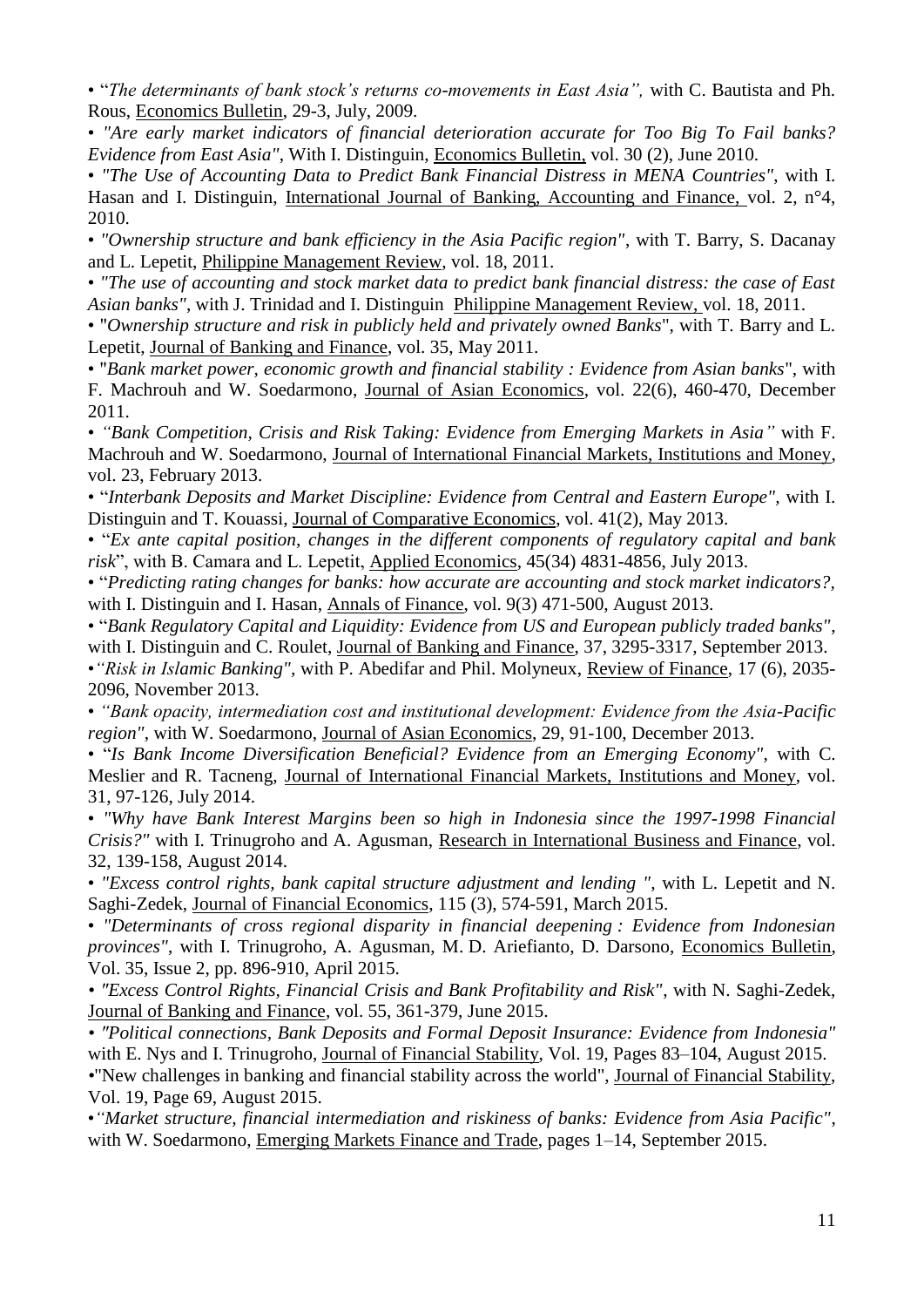•*"Islamic Banking and Finance : Recent Empirical Literature and Directions for Future Research"*, with P. Abedifar, S. Ebrahim and Phil. Molyneux, Journal of Economic Surveys, Volume 29, Issue 4, pages 637–670, September 2015.

• *"The benefits and costs of geographic diversification in banking",* with C. Meslier, D. Morgan and K. Samolyk, Journal of International Money and Finance, Vol. 69, pages 287-317, December 2016.

• *"Finance-Growth Nexus and Dual-Banking Systems: Relative Importance of Islamic Banks"*, with

P. Abedifar and I. Hasan, Journal of Economic Behavior and Organization, vol. 132, pages 198– 215, December 2016.

• "*The procyclicality of loan loss provisions in Islamic banks*", with W. Soedarmono and S. Pramono, Research in International Business and Finance, vol 39, pages 911-919, January 2017.

• "*Dual market competition and deposit rate setting in Islamic and conventional banks*" with C. Meslier and T. Risfandy, Economic Modelling, vol 63, June 2017.

• "*Abnormal loan growth, credit information sharing and systemic risk in Asian banks*" with W. Soedarmono and D. Sitorus, Research in International Business and Finance, Vol. 42, pages 1208- 1218, December 2017.

• "*Local versus International Crises and Bank Stability : does bank foreign expansion make a difference* ?" with T. AlRaheb, Applied Economics, vol. 50(10), 1138-1155, 2018.

• *"Does it pay to get connected? An examination of bank alliance network and bond spread"*, with I. Hasan, C. Meslier and M. Zhou, Journal of Economics and Business, vol. 95, 141-163, January-February 2018.

• *"Non-interest income and bank lending",* with P. Abedifar and Phil. Molyneux, Journal of Banking and Finance, vol. 87, 411-426, February 2018.

• "*The Joint Regulation of Bank Liquidity and Bank Capital*", with R. DeYoung and I. Distinguin, Journal of Financial Intermediation, Vol.34, Pages 32-46, April 2018.

• *"Does Market Discipline Impact Bank Charter Value? The Case for Australia and Canada"*, with M. Haq and N. Avkiran, Accounting and Finance, Vol. 59(1), 253-276, March 2019.

• "*Falling under the control of a different type of owner : risk-taking implications for banks",* with T. Barry and P. Wachtel, Applied Economics, Vol. 51(8), 831-847, 2019.

• "*Creditor rights and bank capital decisions: Conventional vs. Islamic banking*", with M. Bitar, Journal of Corporate Finance, Vol. 55, 69-104, April 2019.

• "*Does banks' systemic importance affect their capital structure adjustment process*?", with Y. Bakkar and O. De Jonghe, Journal of Banking and Finance, published online 7 March 2019.

• "*Institutional Environment and Bank Capital Ratios*", With T. Al-Raheb and Nicolas C., Journal of Financial Stability, Vol. 43, 1-24, August 2019.

• *"Bank consolidation and financial stability in Indonesia"*, with W. Soedarmono and I. Yusgiantoro, International Economics, Vol.159, 94-104, October 2019.

• "*Charter Value, risk-taking and systemic risk in banking before and after the global financial crisis of 2007-2008*", with Y. Bakkar and C. Rugemintwari, Applied Economics, Vol. 52(36), 3898- 3918, 2020.

*• "Linking bank competition, financial stability, and economic growth"*, with Journal of Business Economics and Management, with S. Ijaz, A. Hassan and A. Fraz, vol. 21(1), 200-221, 2020.

• "*Deposit Structure, Market Discipline, and Ownership Type: Evidence from Indonesia*", With I. Trinugroho, A.D. Ariefianto and P. Pamungkas, Economic Systems, vol. 44(2), June 2020.

• *"Do banks change their liquidity ratios based on network characteristics?*", with I. Distinguin and

A. Mahdavi-Ardekani, European Journal of Operational Research, Vol. 285(2), 789-803 September 2020.

• *"Islamic banks' equity financing, Shariah supervisory board, and banking environments"*, with C. Meslier and T. Risfandy, Pacific-Basin Finance Journal, vol. 62, September 2020.

• "*Credit information sharing in the nexus between charter value and systemic risk in Asian* 

*banking*", with W. Soedarmono and T. Rusmanto, Research in International Business and Finance, Vol. 53, October 2020.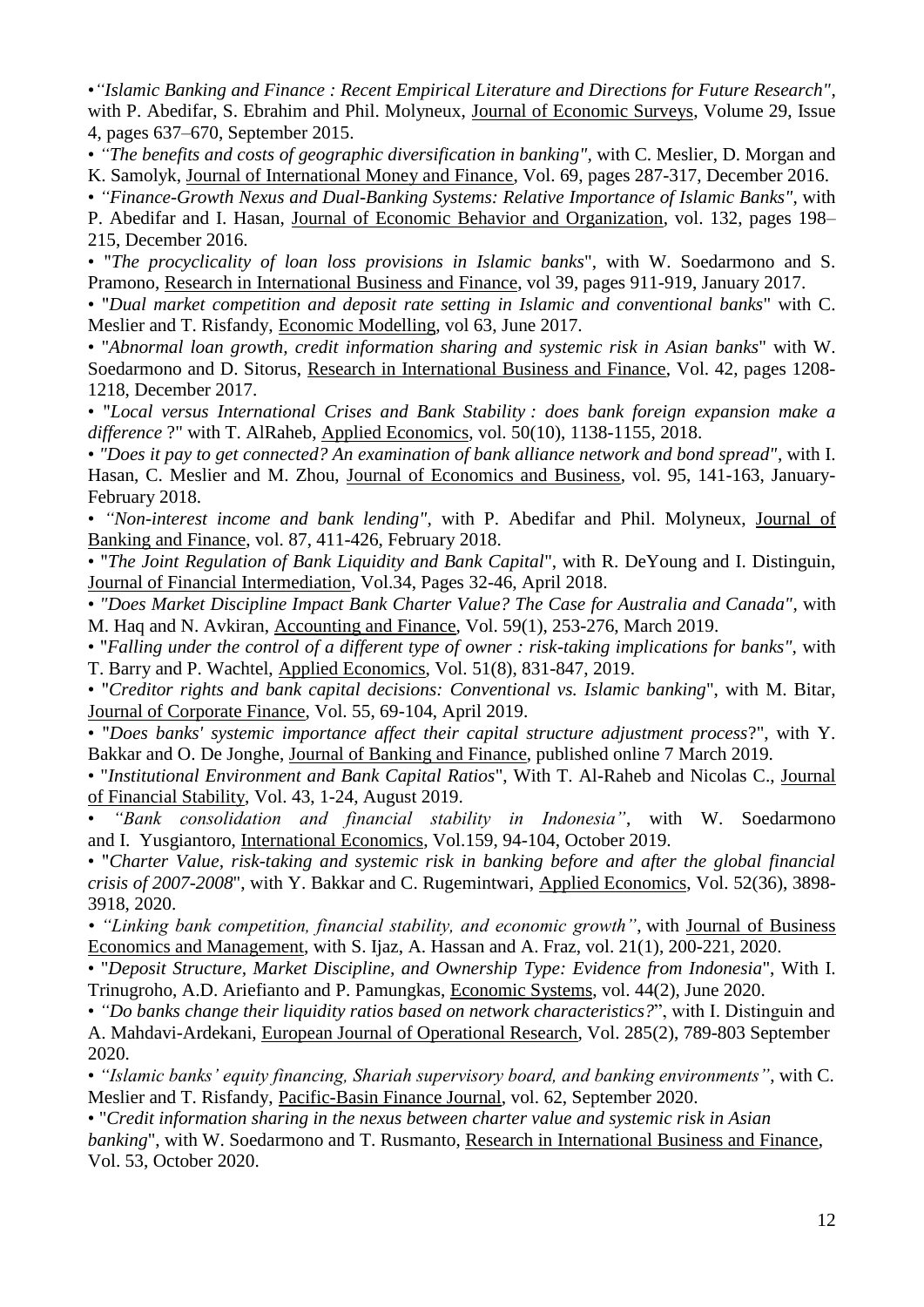• *"Financial Inclusion and Bank Stability: Evidence from Europe"*, with G. Ozturk Danisman, European Journal of Finance, Vol. 26(18), 1842–1855, 2020.

• *"Competition in dual markets: Implications for banking system stability"* with T. Risfandy and I. Trinugroho, Global Finance Journal, published online, October 2020.

• *"How does regulation affect the organizational form of European banks' presence in developing versus developed countries"*, with A. Pamen Nyola and A. Sauviat, International Journal of Finance and Economics, published online, October 2020.

• *"Bank credit in uncertain times : Islamic vs. conventional banks"*, with M. H. Bilgin, E. Demir, and G. Ozturk Danisman, Finance Research Letters, 39, March 2021.

• "*How Organizational and Geographic Complexity Influence Performance? Evidence from European Banks*", with G. Ozturk Danisman, A. Pamen Nyola and A. Sauviat, Journal of Financial Stability, Vol. 55, August 2021.

• *"The State Expropriation Risk and the Pricing of Foreign Earnings"*, with I. Hasan, I. Siraj and Q. Wu, Journal of International Accounting Research, Vol. 20(2), April 2021.

• "*Liquidity Regulation and Bank Lending*", with F. Ananou, D. Chronopoulous and J.Wilson, Journal of Corporate Finance, Vol. 69, August 2021.

• "*Economic uncertainty and bank stability: Conventional vs. Islamic banking",* with M. H. Bilgin, E. Demir, and G. Ozturk Danisman, Journal of Financial Stability, Vol. 56, October 2021.

• *"Special Issue on Islamic Banking: Stability and Governance"*, with P. Abedifar, Global Finance Journal, vol. 51, February 2022.

• "*Expropriation risk vs. government bailout: implications for minority shareholders of state-owned banks*", with A. Achsanta and L. Lepetit, Economic Modelling, vol. 112, July 2022.

• "*A note on regulatory responses to COVID-19 pandemic: Balancing banks' solvency and contribution to recovery*", with M. Bitar, Journal of Financial Stability, forthcoming.

• "*Resilience of Environmental and Social Stocks under Stress: Lessons from the COVID-19 Pandemic"*, with P. Abedifar, K. Bouslah and C. Neumann, Financial Markets, Institutions, and Instruments, forthcoming.

#### **Papers Under Revision**

• *"Individualism, formal institutional environment and bank capital decisions",* with M. Bitar, Journal of Corporate Finance, second round.

• *"Cash Shortfall, SEO Offer Size, and SEO Announcement Returns"*, with E. Bazrafshan, European Journal of Finance, second round.

• *"Bank charter value and market discipline : evidence from two safe banking industries"* with M. Haq and A.R. Fonseca, Journal of International Financial Markets, Institutions and Money, second round.

•"*Market liquidity shortage and banks' capital structure and balance sheet adjustments : evidence from U.S. commercial banks*", with T. Barry and A. Diabate, Economic Modelling, second round.

• *"Disclosure, Ownership Structure and Bank Risk",* with B. Setiyono, Journal of Banking and Finance, revise and resubmit.

• *"Loan loss provisions and bank lending behavior: Do information sharing and borrowers' legal rights matter?"*, with W. Soedarmono, A. Agusman, G. Monroe and D. Gasbarro, Journal of Banking and Finance, revise and resubmit.

#### **Submitted papers**

• *"The Sale of Failed Banks: The Characteristics of Acquirers -as Well as of the Acquired -Matter",*  with P. Abedifar and L. White, submitted and under review.

• *"Disclosure and Bank Loan Contracting : Evidence from Emerging Markets"*, with Iftekhar Hasan and Liang Song, submitted and under review.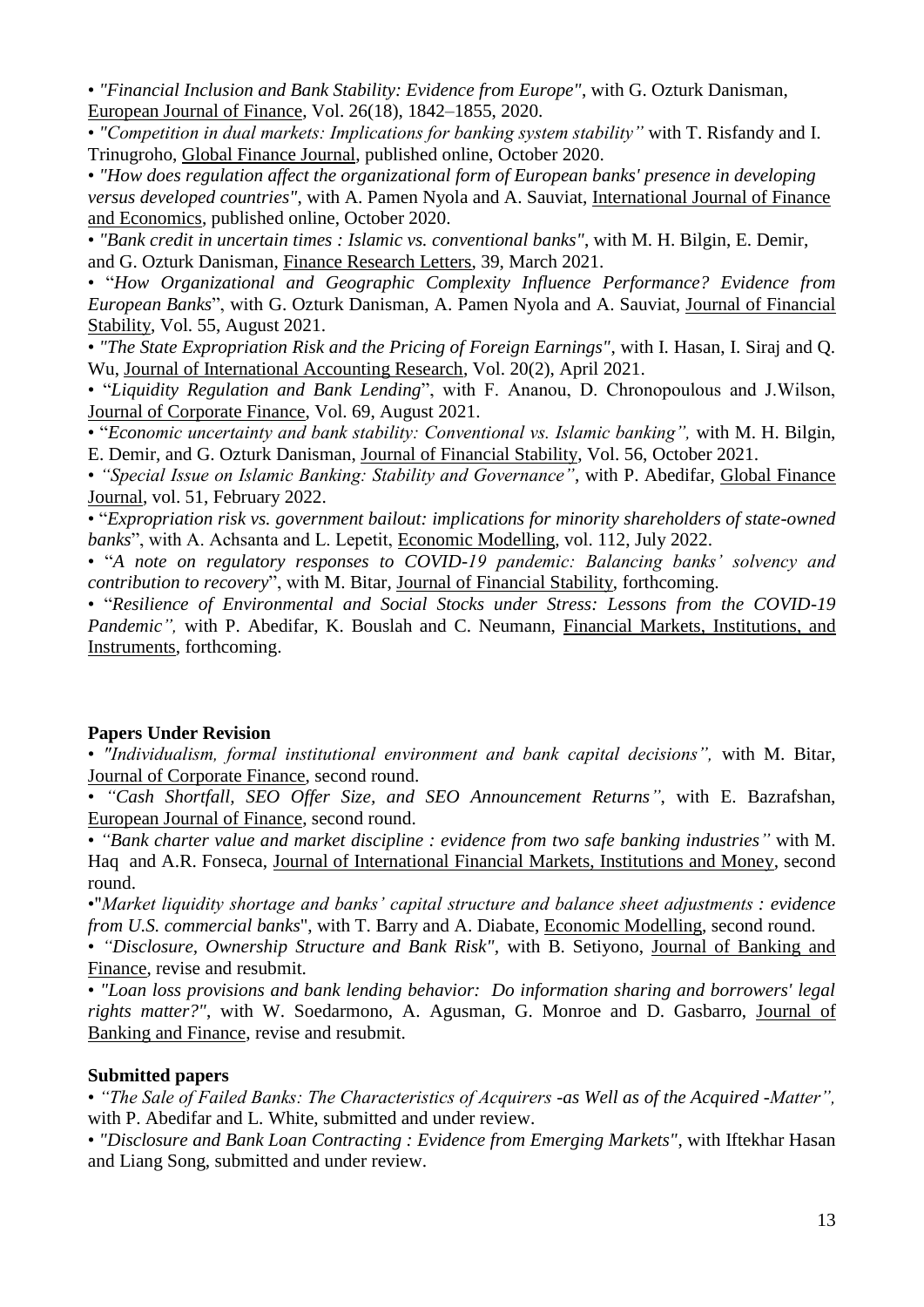• *"Bank Capital and Self-Interested Managers: Evidence from Indonesia"* with Ph. Rous and W. Soedarmono, submitted and under review.

•*"Accounting Regulations, Stock Price Informativeness, and Stock Crash Risk: Evidence from Global Banking Industry"*, I. Hasan, D. Johnson, L. Song, submitted and under review.

•*"Regulatory regimes associated with foreign subsidiaries and value relevance of earnings of multinational firms"*, with I. Hasan and I. Siraj, submitted and under review.

• "*Economic policy uncertainty and bank stability"*, with G. Ozturk Danisman, submitted and under review.

• "*Corruption and bank risk-taking: The deterring role of Shari'ah supervision"*, with I. Bitar, M. Khan, A, Hassan and A. Fraz, submitted and under review.

• "*Trust and Financial Development: Forms of Trust and Ethnic Fractionalization Matter"*, with A. Recai Ogsem and R. Tacneng, submitted and under review.

• *« Banks' risk clustering using k-means: a method based on size and individual & systemic risks »*, with Mercadier M., Armand P. and Lardy JP, to be submitted.

#### **Journal special issues (Guest Editor)**

•"Safety and Soundness of the financial system in South East Asia", Philippine Management Review, Carlos Bautista and Amine Tarazi editors, vol. 18, 2011.

• Special issue, 8th annual conference on Risk, Financial Stability and Banking : "New challenges in banking and financial stability across the world", Journal of Financial Stability, Guest Editor : Amine Tarazi, Vol. 19, August 2015.

• Special issue : "Islamic Banking : The International Evidence", Guest Editors : Amine Tarazi and Pejman Abedifar, Global Finance Journal, published online, May 2020.

### **Book Chapters**

•*" An empirical Investigation of Banking Risks in EC countries"*, with D. Goyeau, in Current Politics and Economics of Europe, Nova Science Publishers, 1995.

•*" The prevention of bank runs in Eastern Europe : lessons from the west"* , with D. Goyeau, in Financial Reform in Central and Eastern Europe, Nova Science Publishers, New York 1997.

•*"The impact of Banking regulation on structure and performance: the case of Central and Eastern European Countries"* , with C. Gondat-Larralde, in Economic Performance and Financial Sector Reform in Central and Eastern Europe, Edward Elgar, 1999.

•*"Risk and Optimal Interest Margins : the Case of Commercial Banks in Central Europe"* with D. Goyeau and A. Sauviat, in Financial and Monetary Integration in the New Europe : Convergence between the EU and Central and Eastern Europe, Edward Elgar, April 2002.

• "*Bank capital, self-interested managers and the cost of intermediation: Evidence from Indonesian monthly bank data", with Ph. Rous and W. Soedarmono*", in Crises et régulation bancaires. Les cheminements de l'instabilité et de la stabilité bancaires, Editorial coordination by H. Bonin and J.M. Figuet, Droz, Geneva, December 2015.

•*"Banking in France"*, with L. Lepetit and C. Meslier, in The Palgrave Handbook of European Banking, T. Beck, B. Casu Editors, Palgrave Macmillan, December 2016.

• "*Does diversity of bank board members affect performance and risk ? Evidence from an emerging market*" with B. Setiyono, in Corporate Governance in Banking and Investor Protection : From Theory to Practice. Editors : Díaz Díaz, Belén, Idowu, Samuel O., Molyneux, Philip, Springer, January 2018.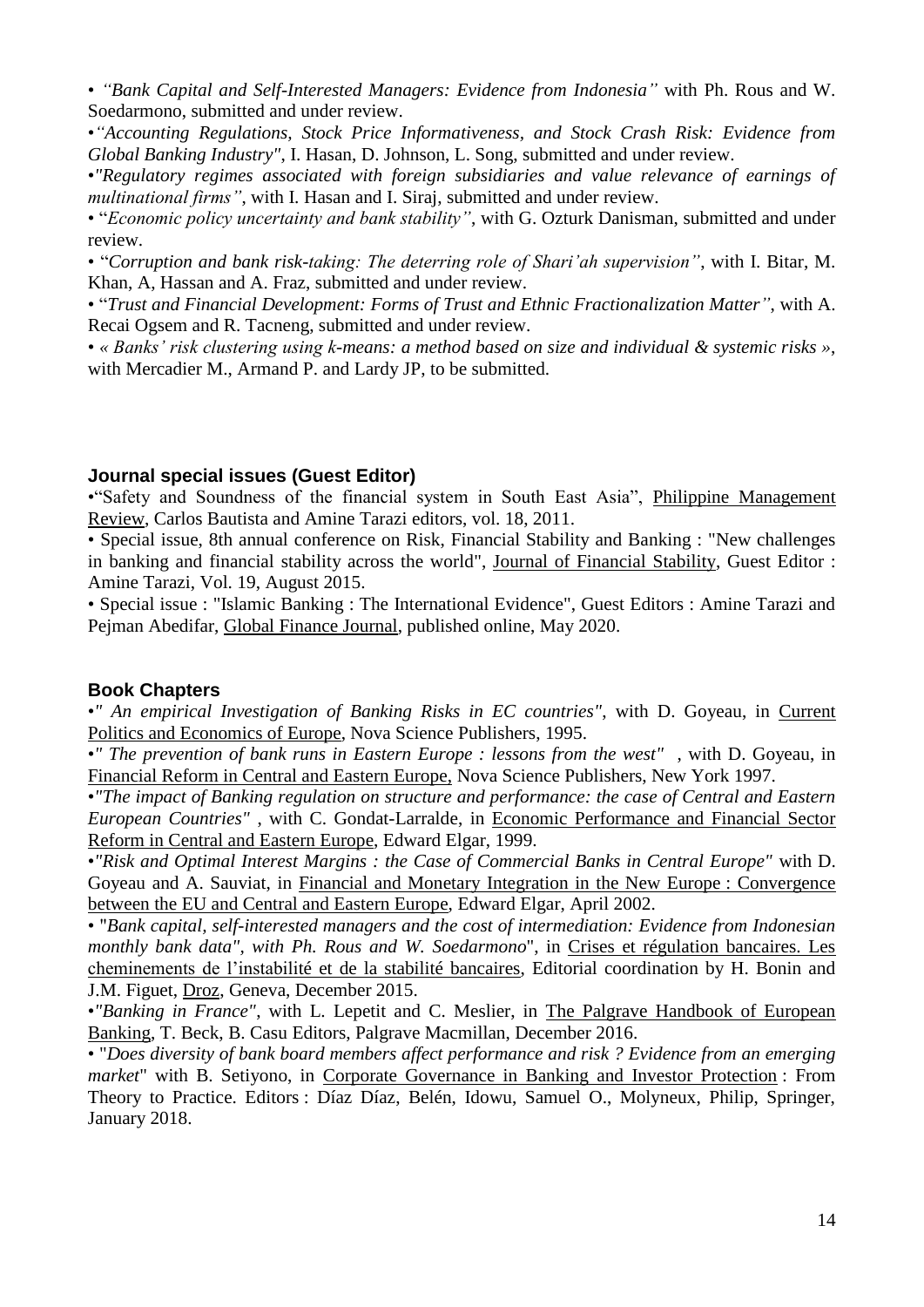# **Books**

•*" Risque bancaire, déréglementation financière et réglementation prudentielle "* , 369 pages, PUF, 1996.

•*"La Bourse"* with D. Goyeau, 128 pages, coll. « Repères », éditions La Découverte, Mai 2001, Février 2006.

•*"Finance "* with D. Goyeau, 560 pages, Manuel BU Limoges, 2003/2008.

# **Other publications**

•*"Mutations et fragilisation des systèmes financiers"* chapitre 6 (35 pages) in Problèmes Économiques et Sociaux Contemporains, Cujas, 1998.

•*"Théorie Financière : systèmes et marchés financiers"* en collaboration avec D. Goyeau, ouvrage réalisé pour le CNED (enseignement à distance), 340 pages, 1999, 2005.

•*"La Bourse"* en collaboration avec D. Goyeau, 24 pages, Encyclopedia Universalis, 2002, 2004, 2007, 2014.

•*"A quoi sert la bourse ? » ,* en collaboration avec D. Goyeau, in Les Désordres de la Finance, D. Plihon Ed., Le tour du sujet Universalis, 2004.

•*"Les produits dérivés » ,* en collaboration avec D. Goyeau, in Les Désordres de la Finance, D. Plihon Ed., Le tour du sujet Universalis, 2004.

•*"Concurrence et mutations des marchés financiers en Europe»* , en collaboration avec D. Goyeau, in Cahiers français, La Documentation française, n° 331, mars-avril 2006.

•*"Qu'est ce que la Bourse?»* , en collaboration avec D. Goyeau, in Cahiers français, La Documentation française, n° 361, mars-avril 2011.

•*"Les places financières mondiales : quelles évolutions ?»* , en collaboration avec D. Goyeau, in Cahiers français, La Documentation française, n° 375, juillet-août 2013.

• "*Ex ante capital position, changes in the different components of regulatory capital and bank risk*", with B. Camara and L. Lepetit, reprint of an article published in Applied Economics in Débats Economiques et Financiers, ACPR, Banque de France, June 2013.

• "*Interactions of bank capital and liquidity standards within the Basel 3 framework : a literature review* ", with L. Clerc, C. Lubochinsky, and C. Pouvelle, Débats Economiques et Financiers, n°38, ACPR, Banque de France, May 2022.

# **Working papers and work in progress**

•*"Quelques facteurs explicatifs de la baisse et des mutations structurelles de l'épargne des ménages "*, CRMM, Université de limoges, Juin 1987.

•*"On some uses of the concept of Bond Duration "* , University of Birmingham, UK, Oct. 1988.

•*"Trois essais autour de la question de la volatilité "*, CRMM, Université de Limoges, Nov. 1988.

•*"Volatilité des taux d'intérêt : comparaison internationale"*, avec A. Robin, CRMM, Université de Limoges, Juil.1989.

•*"L'utilisation de la duration dans l'appréciation du risque d'intérêt bancaire "*, document de travail, CRMM, Université de Limoges, Avril 1990.

•*"Évaluation de la fragilité bancaire en Europe"* avec D. Goyeau, CRMM, Université de Limoges, Oct. 1990.

•*"Risque bancaire, déréglementation financière et réglementation prudentielle : une analyse en termes d'espérance-variance"* Thèse de doctorat nouveau régime, sous la direction de M. le Professeur C. Bordes, Université de Limoges, février 1992.

•*"An Empirical Investigation on Bank Risk in Europe"* International Finance Group, University of Birmingham, Oct. 1992.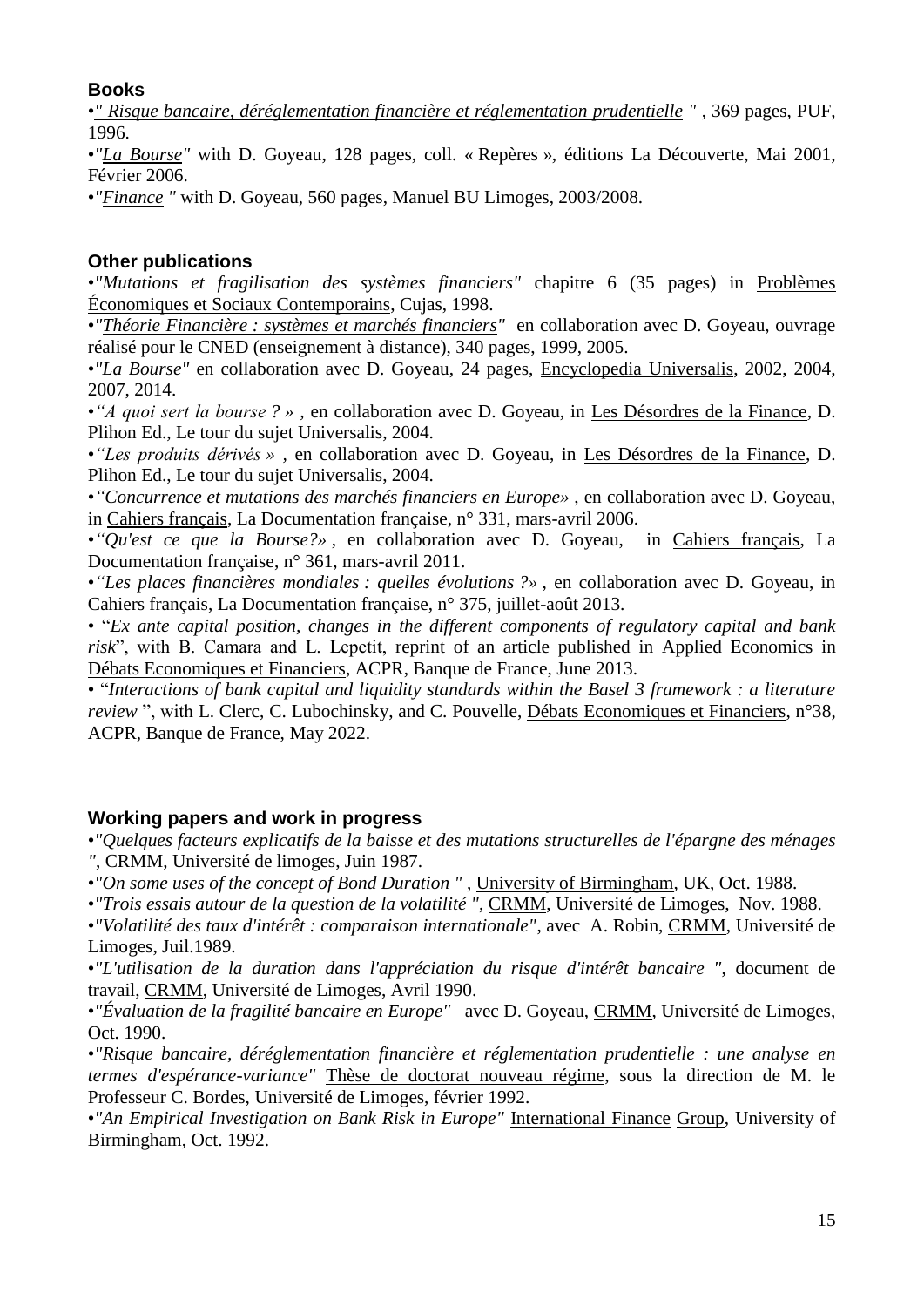•*"Déréglementation financière et adaptation du système bancaire français"* avec C. Bordes (Université de Bordeaux I et Banque de France) et J. Melitz (INSEE et HEC), CRMM, Université de Limoges, juin 1992.

•*"Taille, risque et réglementation bancaire : une analyse empirique"* , CRMM, Université de Limoges, juin 1995.

•*"Bank stock returns and asymmetric information in Banking "* , with Céline Crouzille and Laetitia Lepetit, CRMM, Université de Limoges, February 2003.

•"*The determinants of bank contagion risk in South East Asia* : *a market model residuals approach",* with C. Bautista and Ph. Rous, working paper, February 2007.

•*"Bank ownership structure, market Discipline and risk : evidence from a sample of privately owned and publicly held European banks »* with T. Barry and L. Lepetit, November 2008.

•*"Capital Regulation, Governance and Risk in Indonesian Banking: Does Ownership Type Matter?"* with Ph. Rous and W. Soedarmono, September 2009.

•*"Diversification, Risk and Performance in an Emerging Economy: Evidence from Philippine Banks"*, with C. Meslier and R. Tacneng, December 2010.

•*"Risk and Stability in Islamic Banking",* with P. Abedifar and Phil. Molyneux, March 2011.

• *"Bank market power, institutional development and economic growth: Evidence from Asia"*, with B. Sutopo, A. Atmaji and W. Soedarmono, August 2011.

•*"Does it pay to get connected : an examination of banks' alliance network and bond spread",* with C. Meslier, I. Hasan and M. Zhou, October 2011.

•*"Bank Analysts and Bank rating Agencies : who knows what when?"*, with C.J. Lu, I. Distinguin and Y. Chang, November 2011.

•*"Bigger And Wider: The Benefits of Geographic Diversification in Banking"*, with C. Meslier, D. Morgan and K. Samolyk, January 2012.

*•"Bank Regulatory Capital Adjustment and Ultimate Ownership Structure: Evidence from European Commercial Banks,* with L. Lepetit and N. Zedek, May 2012.

*•"Political connections, Bank Deposits and Formal Deposit Insurance : Evidence from Indonesia"* with E. Nys and I. Trinugroho, June 2012.

*•"Why have Bank Interest Margins been so high in Indonesia since the 1997-1998 Financial Crisis?*  with I. Trinugroho and A. Agusman, September 2012.

*• "Bank Charter value and market discipline",* with A.R. Fonseca and M. Haq, February 2013.

*• "Excess Control Rights, Financial Crisis and Bank Profitability and Risk"*, with N. Zedek, August 2013.

*•* "*Disclosure, ownership structure and bank risk: Evidence from Asia*", with Bowo Setiyono, February 2014.

• *"Droits de contrôle versus droits pécuniaires, crise financière et vulnérabilité des banques européennes"* , avec N. Zedek, June 2014.

• *"Disclosure and Bank Loan Contracting : Evidence from Emerging Markets"*, with Iftekhar Hasan and Liang Song, July 2014.

• *"Finance-Growth Nexus and Dual-Banking Systems: Relative Importance of Islamic Banks"*, with P. Abedifar and I. Hasan, September 2014.

• *"Does diversity of bank board members affect performance and risk? Evidence from an emerging market*" with Bowo Setiyono, October 2014.

•*"Islamic Banking and Finance : Recent Empirical Literature and Directions for Future Research"*, with P. Abedifar, S. Ebrahim and Phil. Molyneux, September 2014.

• *"Accounting Regulations, Stock Price Informativeness, and Stock Crash Risk: Evidence from Global Banking Industry"* coauthored with Iftekhar Hasan, Dean John and Liang Song, Nov. 2014.

•*"Does the presence of institutional investors in family banks affect profitability and risk? Evidence from an emerging market",* with Bowo Setiyono, December 2014.

• "*Errare Humanum Est, Perseverare Autem Diabolicum: A Test of Investors learning from information spillover*" , with Franco Fiordelisi, Francesco Saverio Stentella Lopes, March 2015.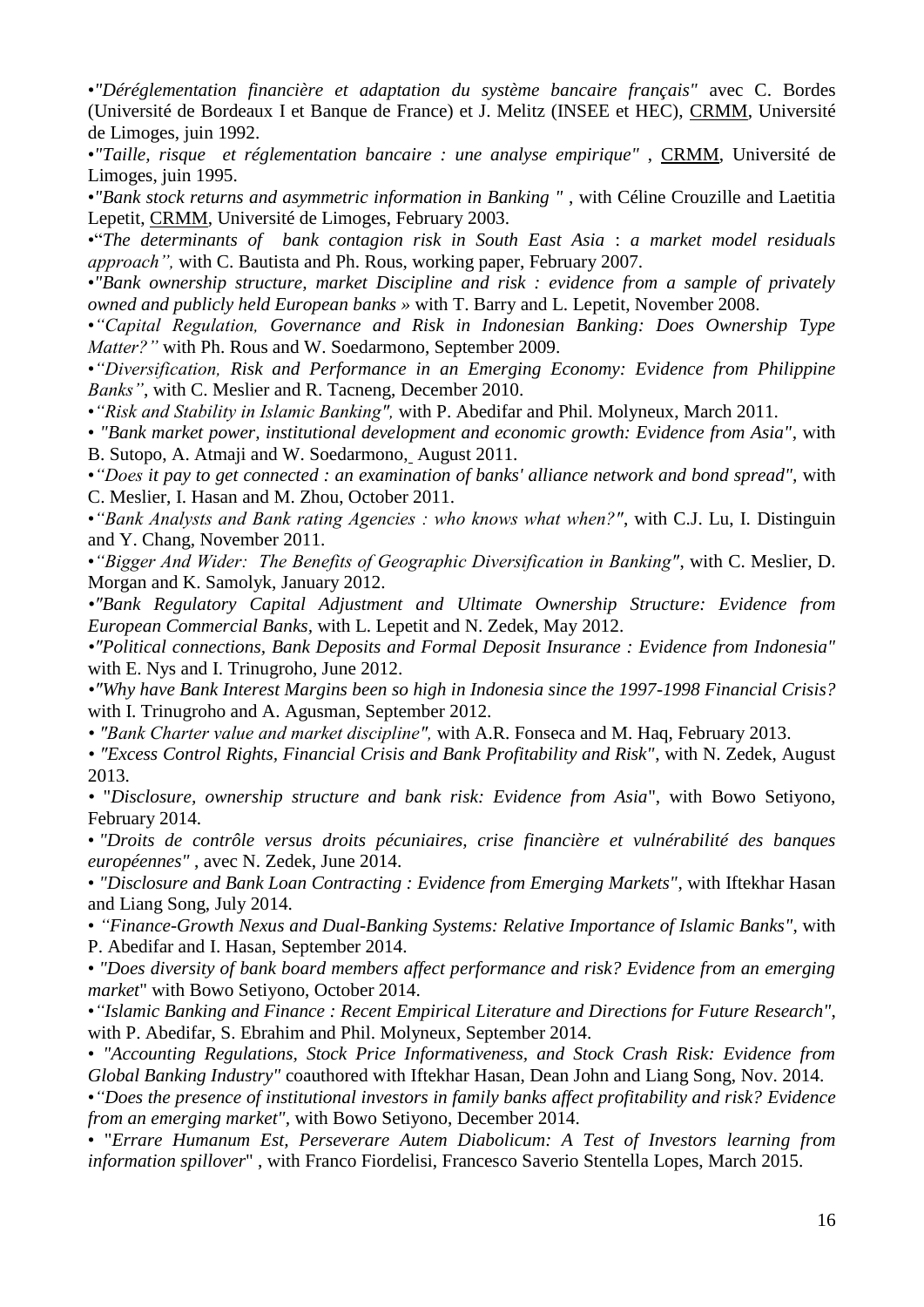• "*Local Versus International Crises, Foreign Subsidiaries and Bank Stability: Evidence from the MENA Region"*, with T. AlRaheb, December 2015.

• "*Bank Lending and Income Inequality: Evidence from Indonesia*" with Putra Pamungkas, Clovis Rugemintwari, Amine Tarazi, Irwan Trinugroho, January 2016.

• "*Value Relevance of Earnings of Multinational Firms: Regulatory Regimes Associated with Foreign Subsidiaries"*, with I. Hasan, I. Siraj and K. Wu, August 2016.

• "*Bank Liquidity Management and Bank Capital Shocks",* with I. Distinguin and Robert DeYoung, December 2016.

• *"Do banks differently set their liquidity ratios based on their network characteristics",* with I. Distinguin and A. Mahdavi-Ardekani, December 2016.

• "*Does banks' systemic importance affect their capital structure adjustment process*?", with Y. Bakkar and O. De Jonghe, October 2017.

• *"How does regulation affect the organizational form of European banks' presence in developing versus developed countries"*, with A. Pamen Nyola and A. Sauviat, October 2017.

• *"Creditor rights and bank capital decisions: Conventional vs. Islamic banking"*, with M. Bitar, February 2018.

• "*Market liquidity shortage and banks' capital structure and balance sheet adjustments : evidence from U.S. commercial banks"*, with T. Barry and A. Diabate, May 2019.

• "*How Organizational and Geographic Complexity Influence Performance? Evidence from European Banks*", with A. Pamen Nyola and A. Sauviat, October 2019.

• "*Interbank network characteristics, monetary policy "News" and sensitivity of bank stock returns*" with I. Distinguin and A. Mahdavi-Ardekani, December 2019.

• "*Expropriation risk vs. government bailout: implications for minority shareholders of state-owned banks*", with A. Achsanta and L. Lepetit, December 2019.

• "*Liquidity Regulation and Bank Lending*", with F. Ananou and J.Wilson, March 2020.

• "*A note on regulatory responses to COVID-19 pandemic: Balancing banks' solvency and contribution to recovery*", with M. Bitar, June 2020.

• *"The Sale of Failed Banks: The Characteristics of Acquirers -as Well as of the Acquired -Matter",*  with P. Abedifar and L. White, July 2020.

• "*Economic uncertainty and bank stability: Conventional vs. Islamic banking",* with M. H. Bilgin, E. Demir, and G. Ozturk Danisman, September 2020.

• *"Individualism, formal institutional environment and bank capital decisions",* with M. Bitar, September 2020.

• "*Economic policy uncertainty and bank stability"*, with G. Ozturk Danisman, April 2021.

• *"Liquidity Regulation and Bank Risk"*, with F. Ananou, D. Chronopoulous and J.Wilson, July 2021.

• *« Banks' risk clustering using k-means: a method based on size and individual & systemic risks »*, with Mercadier M., Armand P. and Lardy JP, October 2021.

#### **Workshops and Conferences**

•*"An Empirical Investigation on Bank Risk in Europe "* Workshop on Financial Reform in Poland and the evolution of a single EC Banking Market, University of Birmingham 30 April-2 May 1992.

•*"The Prevention of Bank Runs : Deposit Insurance and Capital Regulation"* with D.Goyeau, Workshop on Financial Reform in Central European Countries (EC-ACE project), LARE University of Bordeaux I, 25-28 March 1993.

•*"Responsabilité limitée et choix de portefeuille des banques"* avec D.Goyeau et A.Sauviat, Xèmes Journées Internationales d'Économie Monétaire et Bancaire, GDR Monnaie et Financement (CNRS), LARE (Université de Bordeaux I), 10-11 Juin 1993.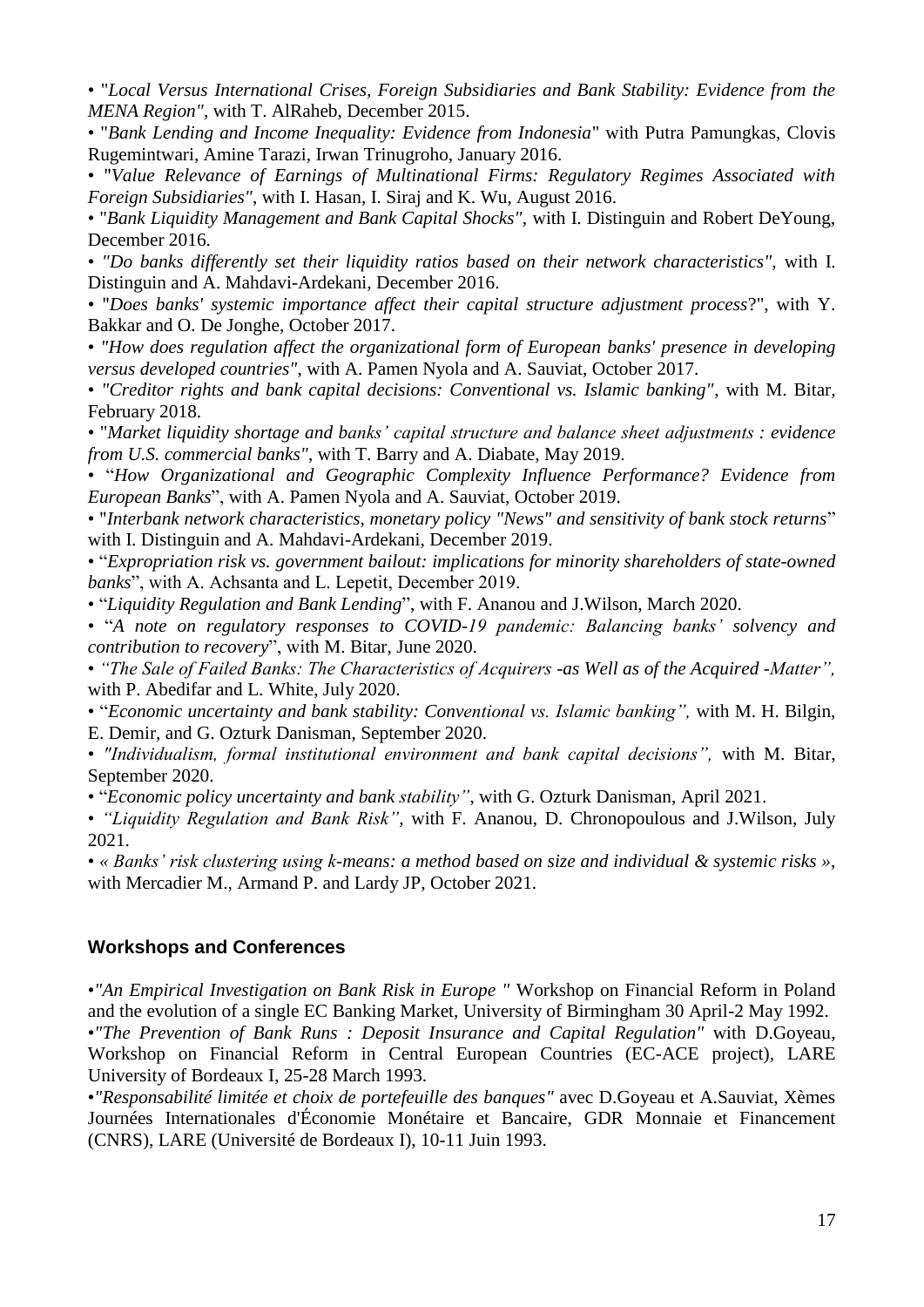•*"La prévention des ruées bancaires : assurance-dépôts et réglementation des fonds propres"* avec D.Goyeau et A.Sauviat, Xèmes Journées Internationales d'Économie Monétaire et Bancaire, GDR Monnaie et Financement (CNRS), LARE (Université de Bordeaux I), 10-11 Juin 1993.

•*"The Prevention of Bank Runs in eastern Europe : lessons from the west"* with D.Goyeau, Conference on Financial Reform in Eastern Europe, Prague, 3-4 sept. 1993.

•*"Taille, risque et réglementation bancaire "* avec D.Goyeau et A.Sauviat, XIIèmes Journées Internationales d'Économie Monétaire et Bancaire, GDR Monnaie et Financement (CNRS), Nancy 15-16 Juin 1995.

•*"Bank size, risk and regulation"* with D.Goyeau et A.Sauviat, Atelier "Intégration Financière Internationale" (contrat Commissariat Général du Plan), LARE Université de Bordeaux IV, 3-4 Juin 1996.

•*"The impact of Banking regulation on structure and performance: the case of Central and Eastern European Countries"* , with C. Gondat Larralde, Conference on Economic Performance and Financial Sector Reform in Central and Eastern European Countries, Tallin, 20-21 Sept. 1996.

•*"Ajustements des résultats bancaires aux taux d'intérêt : le cas du G5 "* avec D.Goyeau et A.Sauviat, présenté :

- au colloque Firme bancaire, Spécificité et Enjeux, Evry 30-31 Janvier 1997

-à la conférence Intégration Financière Internationale, Régionalisation des Systèmes Financiers et Performances Macroéconomiques, LARE Université de Bordeaux IV, 10 Mars 1997.

•*"Rentabilité bancaire, structure par terme et volatilité des taux d'intérêt : une étude des principaux systèmes bancaires européens",* avec D.Goyeau et A.Sauviat, XIVèmes Journées Internationales d'Économie Monétaire et Bancaire, GDR Monnaie et Financement (CNRS), Orléans 5-6 Juin 1997.

•*"Structure de marché et performances bancaires : analyse empirique des PECO",* avec C. Gondat-Larralde et L. Lepetit, Colloque "intégration des PECO à l'espace européen", Prague, 26-27 Mai 1998.

•*"Risque et marges d'intérêt des banques d'Europe centrale et Orientale: impact de l'harmonisation prudentielle et de la libéralisation financière"* avec D.Goyeau et A.Sauviat, présenté :

- aux XVèmes Journées Internationales d'Économie Monétaire et Bancaire, GDR Monnaie et Financement (CNRS), Toulouse 4-5 Juin 1998.

- au colloque "intégration des PECO à l'espace européen", CEFI-CDC, Prague 15-16 septembre 1998.

•*"Risk and Optimal Interest Margins : the Case of Commercial Banks in Central Europe"*:

-Workshop on Financial Integration between the EU and the Transition Economies of Central and Eastern Europe, Riga 3-4 July 1998.

-Conference on Financial Integration between the EU and the Transition Economies of Central and Eastern Europe, Bordeaux 9-10 April 1999.

•*" Marché financier évaluation du risque bancaire : les agences de notation contribuent-elles à améliorer la discipline de marché"* avec D. Goyeau et A. Sauviat, colloque « Reconstruire l'architecture du système financier international », CDC-CEFI-CEPII, Sienne 23-24 mai 2000.

•*" Bank stock returns and asymmetric information in Banking "* , with C. Crouzille and L. Lepetit, *2 nd* International Conference in Finance*, AFFI,* 13-15 March 2003, Hammamet.

• *"Bank stock volatility, news and asymmetric information in Banking : an empirical investigation"*, with C. Crouzille and L. Lepetit :

- aux XXèmes Journées Internationales d'Economie Monétaire et Bancaire, GDR Monnaie-Finance (CNRS), Birmingham (UK), 5-6 Juin 2003.

- Au Workshop « L'actualité de la banque et de la Finance »*,* 11-12 juin 2003, Nancy.

- Accepted for the 16th Australasian Finance & Banking Conference, Sydney, 15-18 December 2003.

• *"La prédiction des détériorations financières des banques : quel est l'apport de l'information de marché ?»*, avec I. Distinguin et Ph. Rous,

- *3 rd* International Conference in Finance*, AFFI,* 3-4-5 March 2005, Hammamet.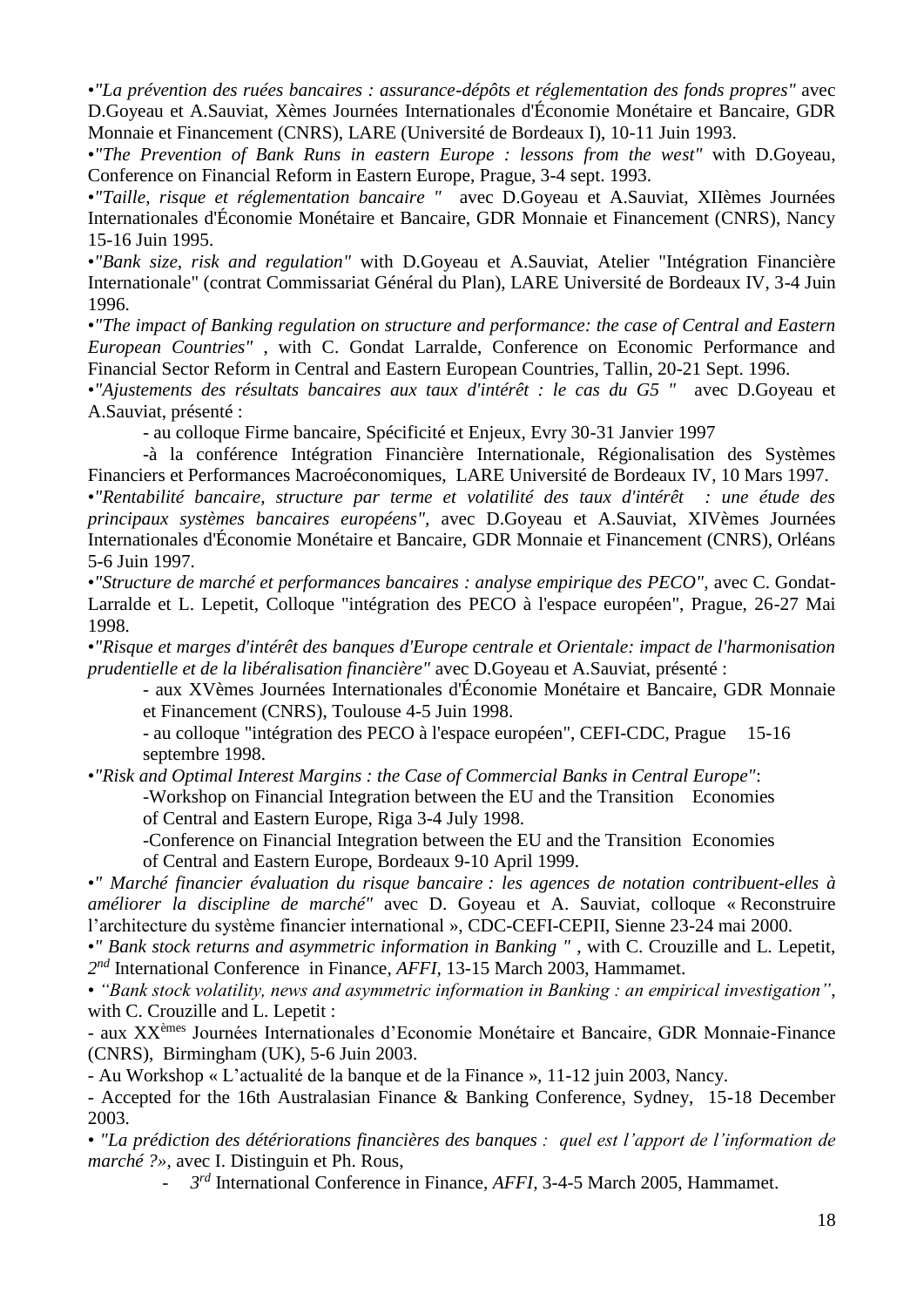- Séminaire du CEDO, LEREPS, Université de Touloluse1, 18 mars 2005*.*

• *"Market Discipline and the Use of Stock Market Data to Predict Bank Financial Distress »* with I. Distinguin and Ph. Rous,

- 22nd Symposium on Banking and Monetary Economics, Strasbourg, 16-17 June 2005.

- $12<sup>th</sup>$  Global Finance Conference (GFC), Dublin, 27-29 June 2005.
- XXIIth AFFI International Meeting AFFI, Paris La Défense, 27- 28 June 2005.
- The Wolpertinger Conference, London, 31 Aug-3 Sep, 2005.
- 18th Australasian Finance & Banking Conference, Sydney, 14-16 December 2005

• "*Reaction of European Bank stock prices to events of the Asian and Russian Financial crises"*  with C. Crouzille and L. Lepetit,

- 22nd Symposium on Banking and Monetary Economics, Strasbourg 16-17 June 2005. - 4<sup>th</sup> INFINITI Conference on International Finance, Dublin, 12-13 June 2006.
- *"Activity Diversification, bank risk and loan pricing"* with L. Lepetit, E. Nys and Ph. Rous,
	- 22nd Symposium on Banking and Monetary Economics, Strasbourg, 16-17 June 2005.
	- 12<sup>th</sup> Global Finance Conference (GFC), Dublin, 27-29 June 2005.

• « Contrôle prudentiel et détection des difficultés financières des banques : quel est l'apport de l'information de marché ? » avec I. Distinguin et Ph. Rous, 54ème Congrès de l'AFSE, Paris, 15, 16 et 17 Septembre 2005.

• *" Product diversification in the European banking industry : Risk and loan pricing implications"*

- 2006 FMA European Conference, Stockholm, 7-10 June 2006.
- Accepted but not presented JBF 30<sup>th</sup> Anniversary Conference, Beijing, 6-8 June 2006.
- Wolpertinger Conference, Valladolid, 30 August-2 September 2006.
- FDIC-JFRS 6<sup>th</sup> Annual Bank Research Conference, Washington DC, Arlington, Virginia 13-15 September 2006.

•"*The determinants of bank contagion risk in South East Asia* : *a market model residuals approach",* with C. Bautista and Ph. Rous, Workshop « Safety and Efficiency of the Financial System », Limoges, 19-20 September 2006.

• "*Predicting Bank failures: the case of South East Asia* ", with I. Distinguin, J. Trinidad, Workshop « Safety and Efficiency of the Financial System », Limoges, 19-20 September 2006.

- "*Bank Ownership, Risk and Efficiency in South East Asia*", with T. Barry, D. Third and L. Lepetit,
	- Workshop « Safety and Efficiency of the Financial System », Limoges, 19-20 September 2006.
	- Conference on Safety and Efficiency of the Financial System, Manila, 27 August 2007.

• "*The Provision of Services, Interest Margins and Loan Pricing in European Banking,* with

L. Lepetit, E. Nys and Ph. Rous,

- 19th Australasian Finance & Banking Conference, Sydney, 13-15 December 2006.
- 2007 FMA European Conference, Barcelona, 30 May-1 June 2007.

• "*The determinants of Domestic and cross border bank contagion risk in South East Asia",* with C. Bautista and Ph. Rous,

- Conference on Opening and Innovation on Financial Emerging Markets, Beijing, 27- 28 March 2007.
- Accepted for the 20th Australasian Finance & Banking Conference, Sydney, 12-14 December.
- Conference on Safety and Efficiency of the Financial System, Manila, 27 August 2007.
- 15<sup>th</sup> Global Finance Conference (GFC), plenary session, Hangzhou, 18-20 May 2008.
- 2008 6<sup>th</sup> NTU IEFA Financial Engineering and Financial Intermediation Conference, Taipei, 21-22 May 2008.

• "*The use of accounting and stock market data to predict bank rating changes : the case of South East Asia",* with I. Distinguin,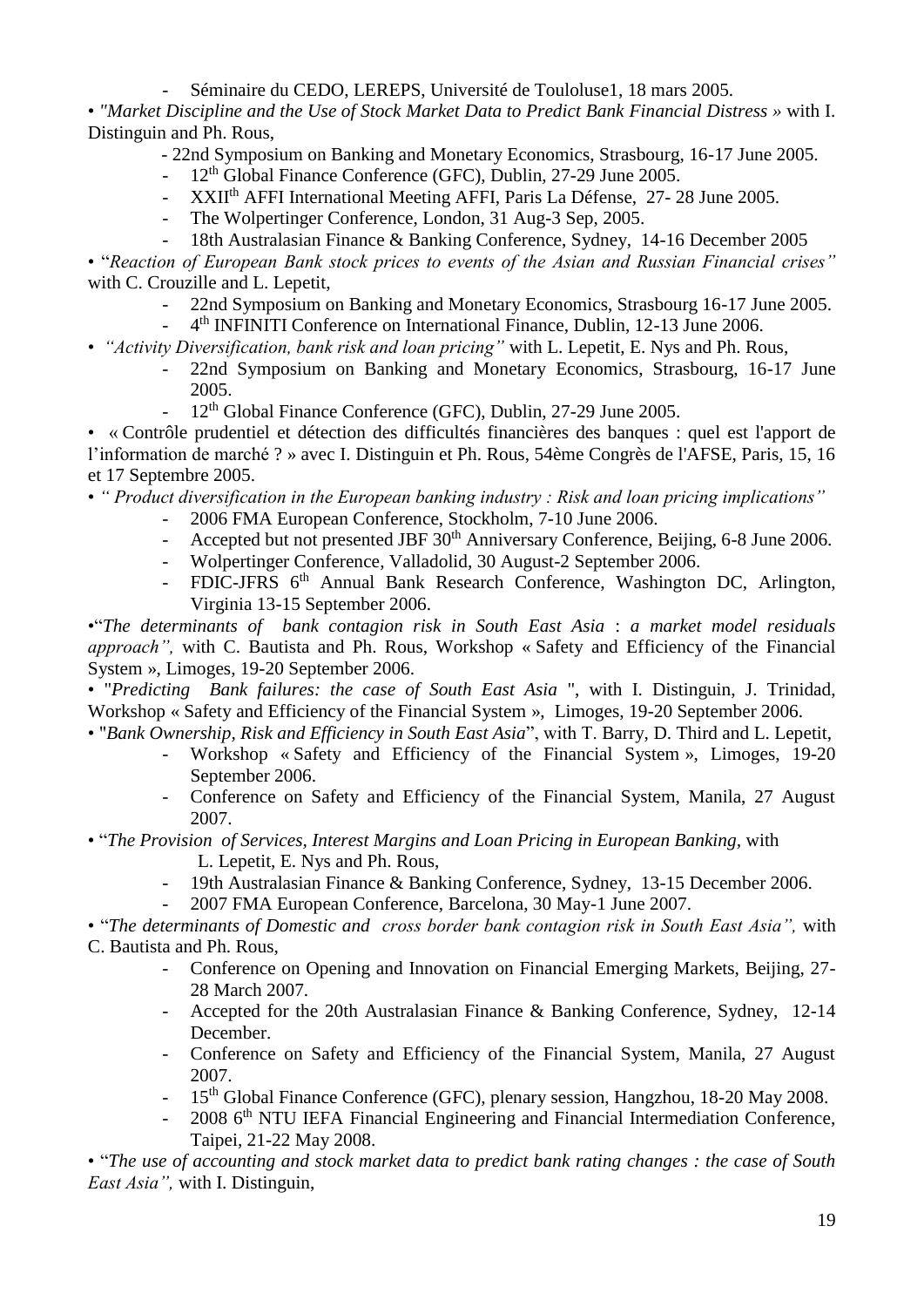- Conference on Safety and Efficiency of the Financial System, Manila, 27 August 2007.
- Accepted for the 20th Australasian Finance & Banking Conference, Sydney, 12-14 December 2007.
- 15<sup>th</sup> Global Finance Conference (GFC), plenary session, Hangzhou, 18-20 May 2008.
- 2008 6<sup>th</sup> NTU IEFA Financial Engineering and Financial Intermediation Conference, Taipei, 21-22 May 2008.
- 2008 FMA European Conference, Prague, 4-5 June 2008.
- 25<sup>th</sup> Symposium in money, banking and finance, GDRE, Luxembourg, 18-20 June 2008.

• "*The expansion of services in European banking: implications for loan pricing and interest margins"*, with L. Lepetit, E. Nys and Ph. Rous, 2007 FMA Annual Meeting, Orlando, 17-20 October 2007.

• "*Predicting bank rating changes in the Asia Pacific region : the accuracy of accounting and stock market indicators",* with I. Distinguin,

- Accepted for the EFMA 2008 Annual Conference, Athens, 25-28 June 2008.
- Northern Finance Association 2008 Conference, Calgary, 5-7 September, 2008.
- 2008 FMA Annual Meeting, Dallas, 8-11 October 2008.
- 21<sup>st</sup> Australasian Finance & Banking Conference, Sydney, 16-18 December 2008.

• *"Bank ownership structure, market Discipline and risk : evidence from a sample of privately owned and publicly held European banks »* with T. Barry and L. Lepetit,

- Workshop "Bank Structure, Competition, and Risk", Université de Limoges, 27 November 2008.
- 7  $7<sup>th</sup> NTU International Conference on Economics, Finance and Accounting, Taipei, 25-$ 27 May, 2009.
- AFFI 2009 International Conference, Brest, 13-15 May 2009
- 7<sup>th</sup> INFINITI Conference on International Finance, Dublin, 8-9 June, 2009.
- 26<sup>th</sup> International Symposium on Money, Banking and Finance, GDRE, Orléans, 25-26 June 2009.
- Western Economic Association International 24<sup>th</sup> Meeting and IBEFA, Vancouver, 29 June-3 July 2009.
- Econometric Society European Meeting, ESEM, Barcelona, 23-27 August 2009.
- 58<sup>th</sup> AFSE Annual Meeting, Paris, 10-11 September 2009.
- 2009 FMA Annual Meeting, Reno, 21-24 October 2009.

• "*Ownership structure and bank efficiency in the Asia Pacific Region",* with T. Barry and L. Lepetit,

- 2008 NTU International Conference in Finance, Tapei, 11-12 December 2008.
- <sup>-4th</sup> East Asia Finance and Accounting Conference, Nagasaki, 12-13 December 2008.
- FMA Asian Conference, Xiamen, 6-8 May, 2009.
- 7<sup>th</sup> NTU International Conference on Economics, Finance and Accounting, Taipei, 25-27 May, 2009.
- 7<sup>th</sup> INFINITI Conference on International Finance, Dublin, 8-9 June, 2009.

• *« Les déterminants des crises bancaires dans l'UEMOA : une approche logit multinomiale »* avec A. Angora, 26<sup>th</sup> International Symposium on Money, Banking and Finance, GDRE, Orléans, 25-26 June 2009.

• *"Capital Regulation, Governance and Risk in Indonesian Banking: Does Ownership Type Matter?"* with Ph. Rous and W. Soedarmono,

- 58th AFSE Annual Meeting, Paris, 10-11 September 2009.

- Asian Finance Association Conference, 29 June-2 July 2010, Bangkok,

• "*The Use of Accounting Data to Predict Bank Financial Distress in MENA Countries",*with I. Distinguin and I. Hasan, ERF Annual Conference, Cairo, November 7-9, 2009.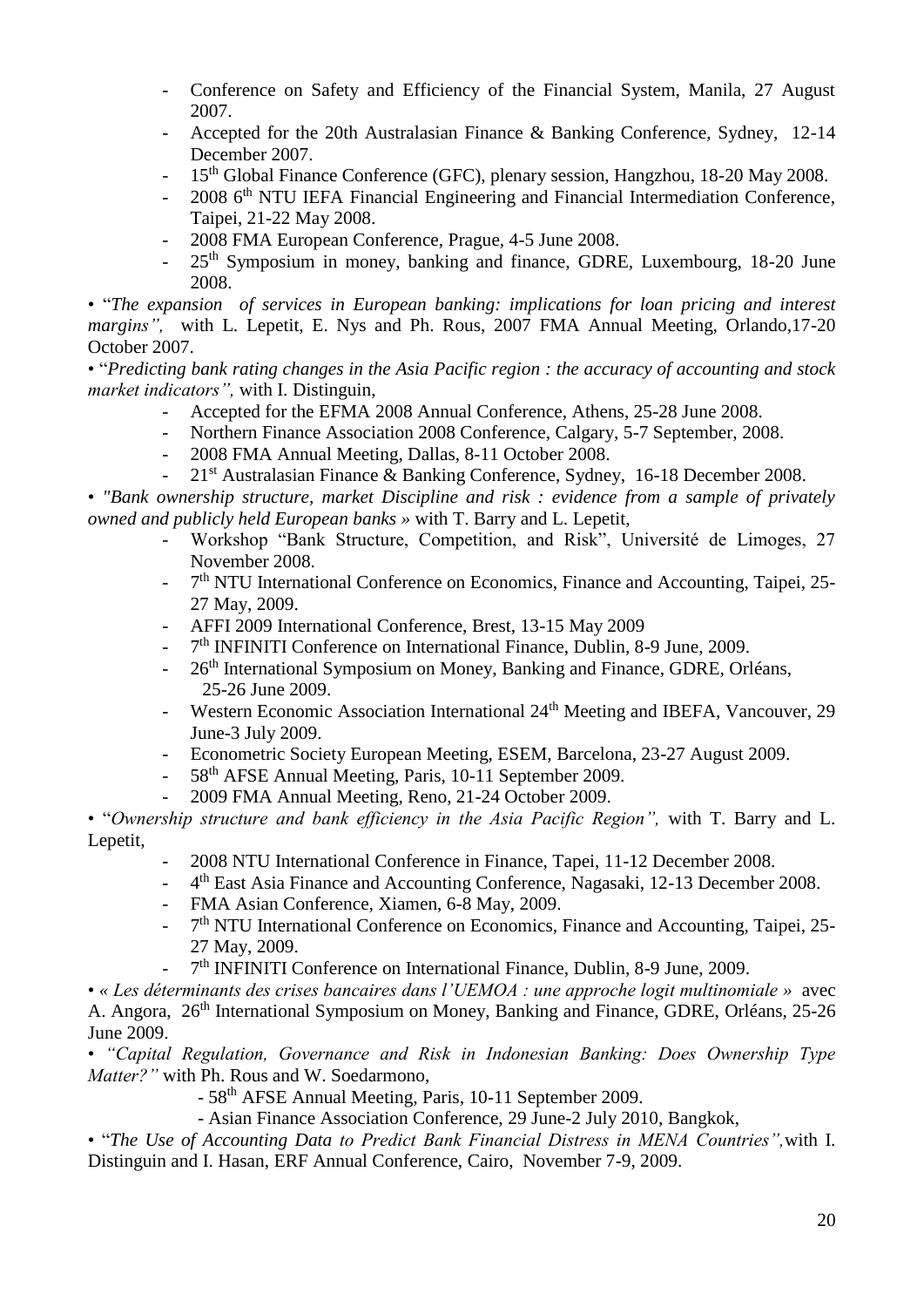• "*Predicting rating changes for banks : how accurate are accounting and stock market indicators?,* with I. Distinguin and I. Hasan,

- 5<sup>th</sup> International conference on Asian financial markets, Nagasaki, 12-13 December 2009.
- 49<sup>th</sup> Southwestern Finance Association Annual Meeting, 2-6 March 2010, Dallas.

•"*Ownership structure and risk in publicly held and privately owned Banks*", with T. Barry and L. Lepetit,

- $22<sup>nd</sup>$  Australasian Finance & Banking Conference, Sydney, 16-18 December 2009.
- 49th Southwestern Finance Association Annual Meeting, 2-6 March 2010, Dallas.

•*"Bank market power, economic growth and financial stability : Evidence from Asian banks*", with F. Machrouh and W. Soedarmono, The ACAES conference, special issue on the US Crisis and Its Impact on the Asian economy, March, 2010, Kyoto.

•*"Bank Capital Requirement, Managerial Self Interest and Risk Taking: Evidence from Indonesian Banks"*, with Ph. Rous and W. Soedarmono,

- 27<sup>e</sup> Journées d'Economie Monétaire et Bancaire – GdRE « Monnaie Banque

Finance »,17-18 Juin 2010, Bordeaux.

- 59<sup>e</sup> Congrès de l'AFSE, 9-10 septembre 2010, Paris.

•*["Diversification, Risk and Performance in an Emerging Economy: Evidence from Philippine](http://www.mfa-2010.com/papers/diversificationperformancerisk_feb9.pdf)  [Banks"](http://www.mfa-2010.com/papers/diversificationperformancerisk_feb9.pdf)*, with C. Meslier and R. Tacneng,

- Midwest Finance Association Meeting, 24-27 February 2010, Las Vegas.
- 27<sup>e</sup> Journées d'Economie Monétaire et Bancaire GdRE « Monnaie Banque Finance »,17-18 June 2010, Bordeaux

•*"Bank competition, risk and capital ratios : evidence from Asia"* with F. Machrouh and W. Soedarmono,

- French Finance Association Conference (AFFI), May 10-11, 2010, Saint Malo

- 27<sup>th</sup> GDR Symposium on Money, Banking and Finance, June 17-18, 2010, Bordeaux

•*"Changes in capital and risk: an empirical study of European banks"*, with B. Camara and L. Lepetit,

- Journée de l'AFSE 2010 : « Les politiques de sortie de crise », 3 et 4 Juin 2010, Orléans.
- 44<sup>th</sup> Annual Conference, Canadian Economic Association, 28-30 May 2010, Quebec City.
- INFINITI Conference, 14-15 June 2010, Dublin.
- 27<sup>e</sup> Journées d'Economie Monétaire et Bancaire GdRE « Monnaie Banque Finance », 17-18 June 2010, Bordeaux.
- The 8<sup>th</sup> NTU International Conference on Economics, Finance and Accounting, 21-23 June 2010, Taipei.
- Western Economic Association, 85<sup>th</sup> annual meeting, and IBEFA, 29 June-3 July, Portland (Oregon).
- 2010 FMA Annual Meeting, 20-23 October 2010, New York city.
- 2011 Midwest Finance Association Meeting, 2-5 March 2011, Chicago.
- 50<sup>th</sup> Southwestern Finance Association Annual Meeting, 9-12 March 2011, Houston.
- Global Finance Conference, 3-5 April 2011, Bangkok.
- International Finance And Banking Society (IFABS) Conference, 30 June-2 July 2011, Rome.

•*"Deposit Insurance, Moral hazard and Market discipline: Evidence from Central and Eastern European Banks"* with I. Distinguin and T. Kouassi,

- 27<sup>e</sup> Journées d'Economie Monétaire et Bancaire – GdRE « Monnaie Banque Finance », 17-18 June 2010, Bordeaux.

- 45th Annual Conference, Canadian Economic Association, 2-5 June 2011, Ottawa.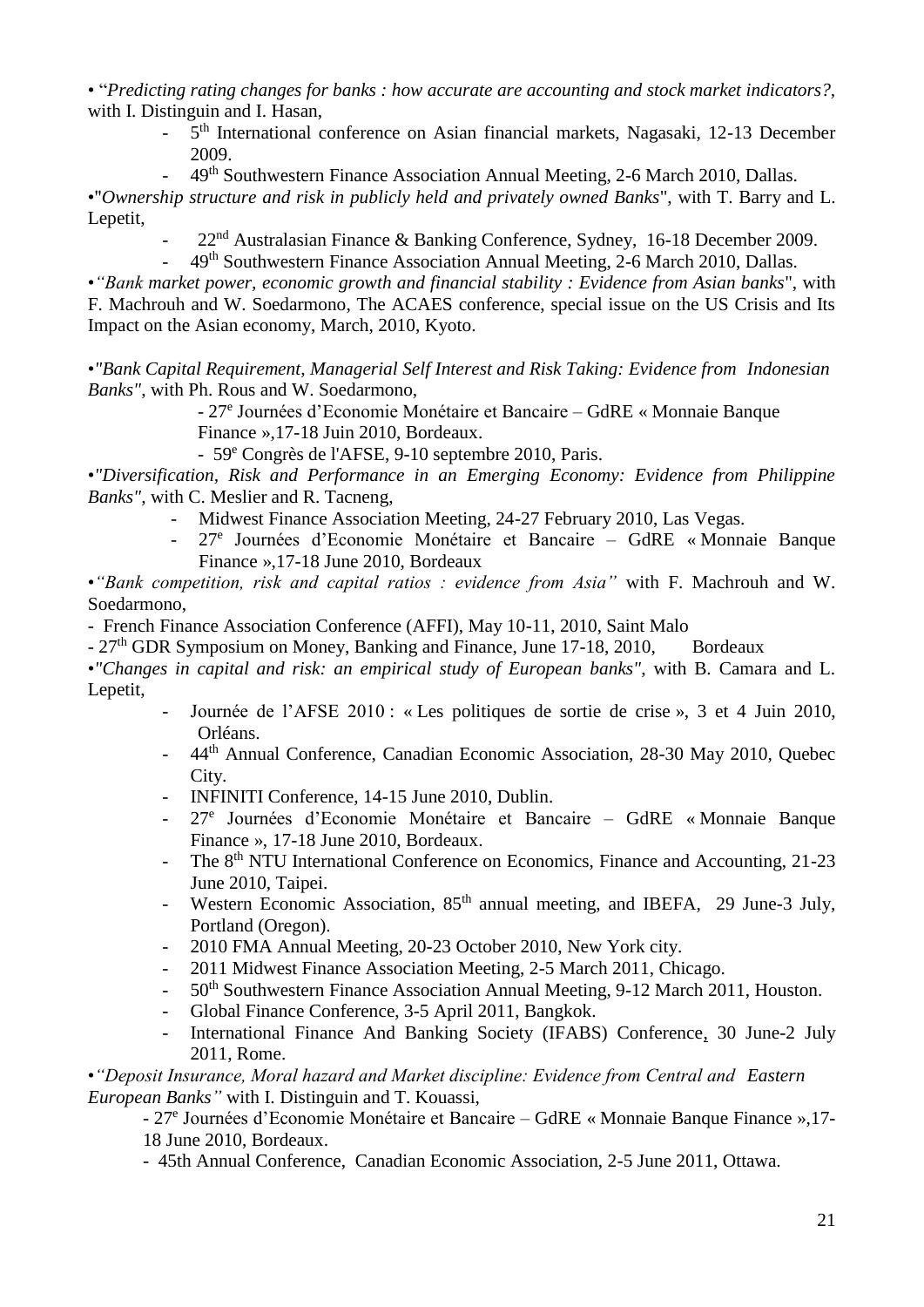- 60ème Congrès de l'Association Française de Science Économique, 8-9 Septembre 2011, Paris

- 2011 FMA Annual Meeting, 19-22 October 2011, Denver.

•*"Bank market power, economic growth and financial stability : Evidence from Asian banks*", with F. Machrouh and W. Soedarmono, ACAES conference, special issue on the US Crisis and Its Impact on the Asian economy, March, 2010, Kyoto.

•*"Risk and Stability in Islamic Banking",* with P. Abedifar and Phil. Molyneux,

- Journées Internationales du risque (JIR), 23 et 24 Juin 2011, Niort.

- FMA European Conference, 8-10 June 2011, Porto.

- International Finance And Banking Society (IFABS) Conference, 30 June-2 July 2011, Rome

- 2011 FMA Annual Meeting, 19-22 October 2011, Denver.

•*"Risk in Islamic Banking",* P. Abedifar and Phil. Molyneux, Workshop on Islamic Finance and Financial Stability, European Central Bank, 26 January 2012.

•*"Bank Diversification, Risk and Profitability in an Emerging Economy with Regulatory*

*Asset Structure Constraints: Evidence from the Philippines",* with C. Meslier and R. Tacneng, - 2011 FMA Annual Meeting, 19-22 October 2011, Denver.

•*"Does it pay to get connected : an examination of banks' alliance network and bond spread",* with C. Meslier, I. Hasan and M. Zhou,

- 2011 FMA Annual Meeting, 19-22 October 2011, Denver.

• *"Bank capital buffer and Liquidity: Evidence from US and European publicly traded banks",* with I. Distinguin and C. Roulet,

- International Finance And Banking Society (IFABS) Conference, 30 June-2 July 2011, Rome.

- Western Economic Association, 86<sup>th</sup> annual meeting, and IBEFA, 29 June-3 July 2011, San Diego.

- 60ème Congrès de l'Association Française de Science Économique, 8-9 Septembre 2011, Paris.

- 24<sup>th</sup> Australasian Finance & Banking Conference, 14-16 December 2011, Sydney,

- Asia-Pacific Business Research Conference, 13-14 February 2012, Kuala Lumpur,

- 51<sup>th</sup> Southwestern Finance Association Annual Meeting, 28 February-3 March 2012, New Orleans.

• *"Bank market power, institutional development and economic growth: Evidence from Asia"*, with B. Sutopo, A. Atmaji and W. Soedarmono,

- Singapore Economic Review conference, 4-6 August 2011, Singapore.

•*" Bank Analysts and Bank rating Agencies : who knows what when?"*, with C.J. Lu, I. Distinguin and Y. Chang, Workshop Issues in Banking and Governance, 9 November 2011, Limoges.

• *"Bank regulatory capital buffer and Liquidity: Evidence from US and European publicly traded banks",* with I. Distinguin and C. Roulet,

- Conference of the French Finance Association, AFFI, May 2012, Strasbourg.

- 3rd World Finance Conference, 2-4 July 2012, Rio de Janeiro.

- VII Annual Seminar on Risk, Financial Stability and Banking, August 2012, Sao Paulo.

• "*Interbank Deposits and Market Discipline: Evidence from Central and Eastern Europe",* with I. Distinguin and T. Kouassi, Conference of the French Finance Association, AFFI, May 2012, Strasbourg.

•*" Bigger And Wider: The Benefits of Geographic Diversification in Banking"*, with C. Meslier, D. Morgan and K. Samolyk,

- Workshop Issues in Banking and Governance, 9 November 2011, Limoges.

- Western Economic Association, 87<sup>th</sup> annual meeting, and IBEFA, 30 June-3 July 2012, San Francisco.

- 2012 FMA Annual Meeting, 17-20 October 2012, Atlanta.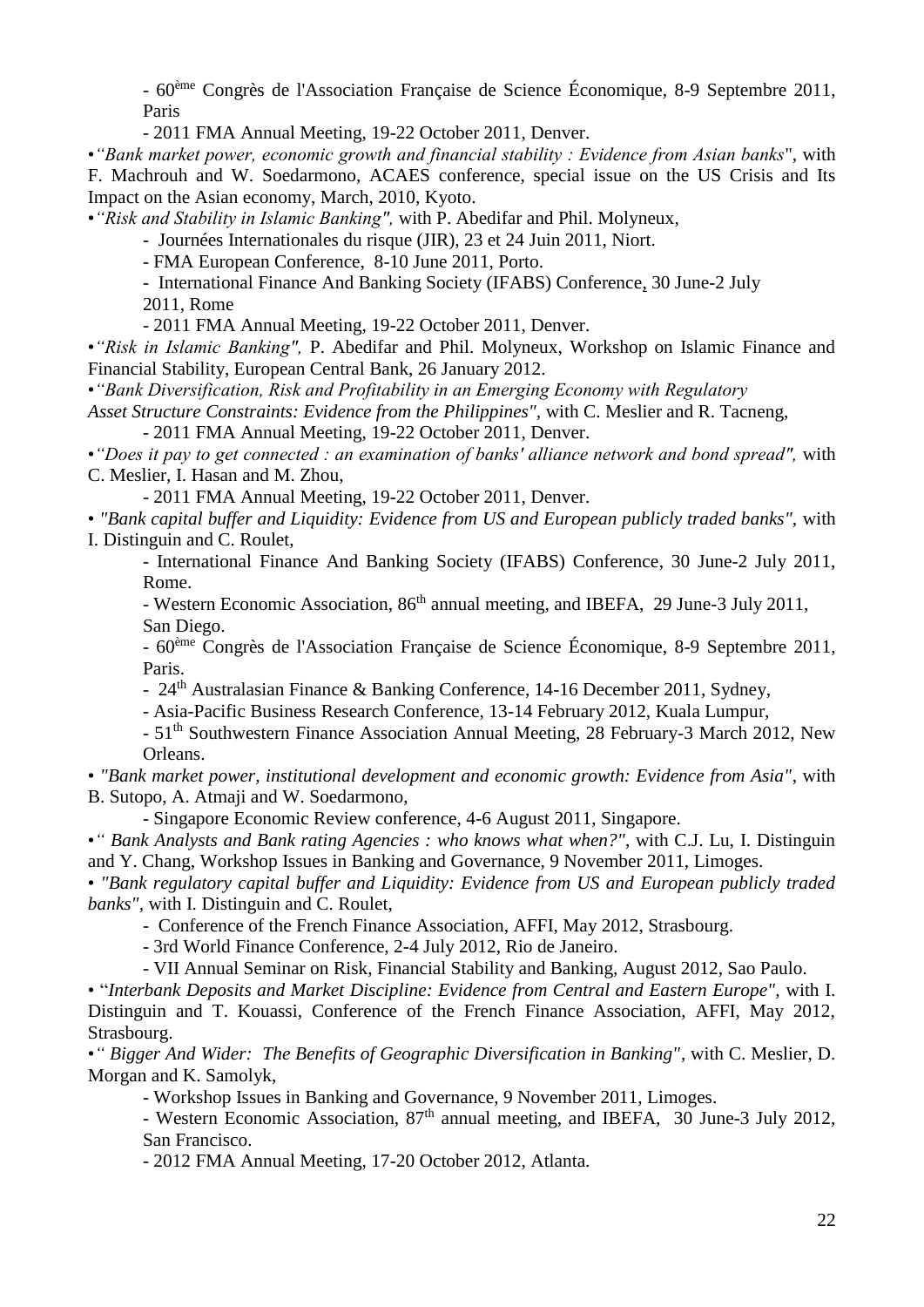•*"Bank Regulatory Capital Adjustment and Ultimate Ownership Structure: Evidence from European Commercial Banks,* with L. Lepetit and N. Zedek, 29th GdRE Annual International Symposium on Money, Banking and Finance**,** 28-29 June 2012, Nantes.

•*"Bank regulatory capital and Liquidity: Evidence from US and European publicly traded banks",*  with I. Distinguin and C. Roulet,

- 2012 FMA Annual Meeting, 17-20 October 2012, Atlanta.

- American Economic Association (AEA)/Association of financial Economists (AFE) meeting, 4-6 January 2013, San Diego.

•*"Ultimate Ownership Structure and Bank Regulatory Capital Adjustment : Evidence from European Commercial Banks,* with L. Lepetit and N. Zedek,

- Finest Autumn workshop "Competing for survival in the banking industry", 19-20 November 2012, Rome.

- 2012 NTU International Conference on Finance, December 6-7, Taipei.

- 25th Australasian Finance & Banking Conference, 16-18 December 2012, Sydney.

- 3<sup>rd</sup> Asia-Pacific Business Research Conference, 25-26 February 2013, Kuala Lumpur.

-2013 Midwest Finance Association Meeting, 13-16 March 2013, Chicago.

- Western Economic Association, 10th Biennial Pacific Rim conference, 14-16 March 2013, Tokyo.

•"*Loan Loss Provisions and Lending Behavior of Banks : Asian Evidence*", with A. Agusman, D. Gasbarro, G. Monroe and W. Soedarmono,

- Annual Conference of Financial System Stability, Bank Indonesia, 22 November 2012, Surabaya.

- 2013 AFAANZ Conference, 7-9 July 2013, Perth.

- 8th conference on Risk, Banking and Financial Stability, Journal of Financial Stability, 24- 27 September 2013, Bali.

•*"Bank charter value and market discipline"*, with A.R. Fonseca and M. Haq,

- 4<sup>th</sup> Conference on Financial Markets and Corporate Governance, 4-5 April 2013, Wellington.

- Conference on Banking, Finance, Money and Institutions: The Post Crisis Era, 2-3 November 2013, Surrey.

•*"Excess Control Rights and Bank Recapitalization: Evidence from Regulatory Capital Adjustment",* with L. Lepetit and N. Zedek,

- Journées de Microéconomie Appliquée (JMA), 6-7 Juin 2013, Nice.

-3<sup>rd</sup> International Conference of the Financial Engineering and Banking Society (FEBS), 6-8 June, 2013, Paris.

- 2013 FMA European Conference, 12-14 June 2013, Luxembourg.

 $-62<sup>th</sup>$  congress of the French Economics Association (AFSE), 24-26 June 2013, Aix en Provence.

- Western Economic Association, 88<sup>th</sup> annual meeting, and IBEFA, 29-30 June 2013, Seattle.

-8th conference on Risk, Banking and Financial Stability, Journal of Financial Stability, 24- 27 September 2013, Bali.

- 2013 FMA Annual Meeting, 16-19 October 2013, Chicago.

•*"Bank Analysts and Bank rating Agencies : who knows what when?"*, with C.J. Lu, I. Distinguin and Y. Chang, 30th GdRE Annual International Symposium on Money, Banking and Finance**,** 27- 28 June 2013, Poitiers.

•*" The Benefits of Intrastate and Interstate Geographic Diversification in Banking"* with C. Meslier and K. Samolyk,

- 8th conference on Risk, Banking and Financial Stability, Journal of Financial Stability, 24- 27 September 2013, Bali.

*•"Excess Control Rights, Financial Crisis and Bank Profitability and Risk"*, with N. Zedek,

- 26th Australasian Finance & Banking Conference, 17-19 December 2013, Sydney.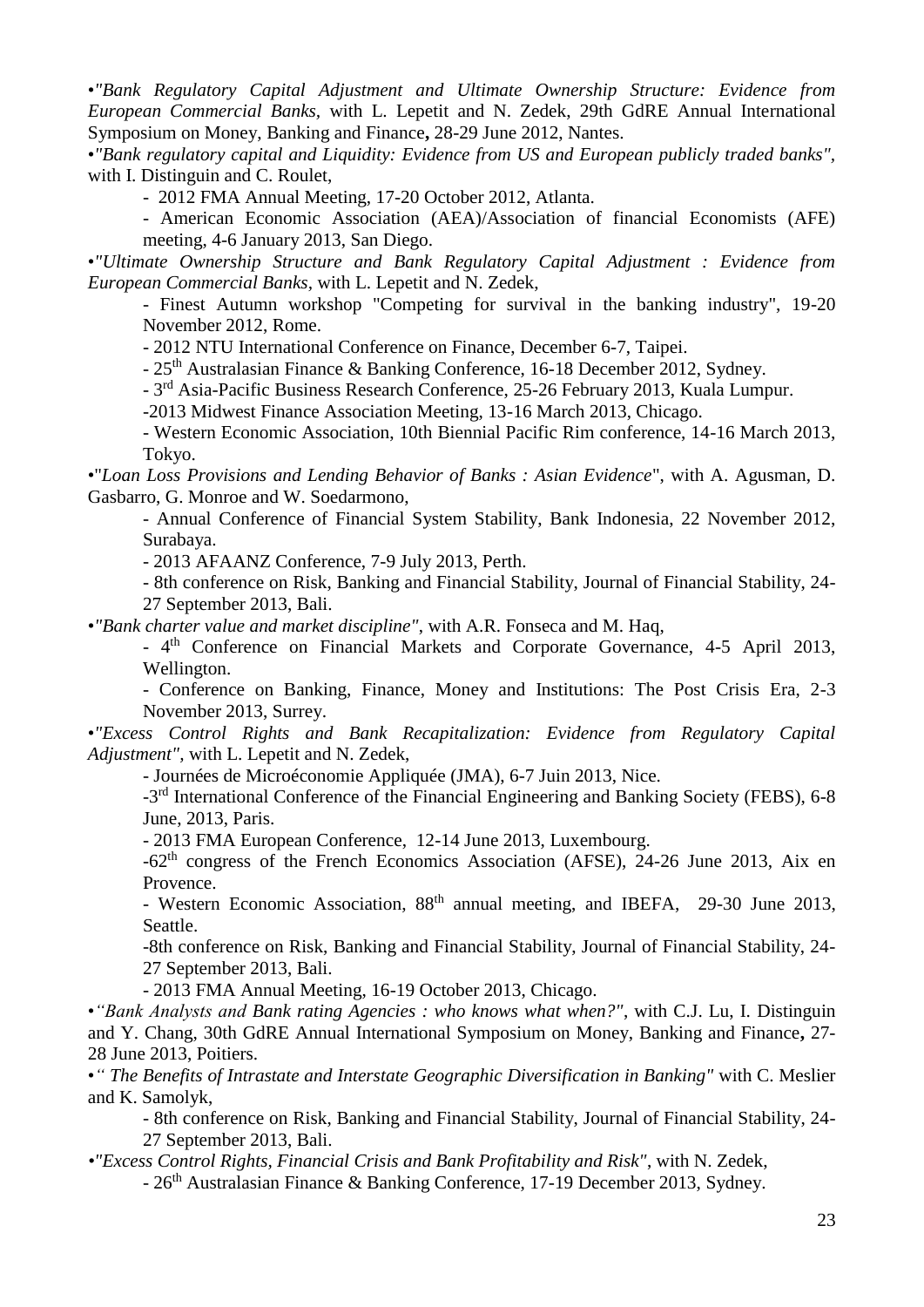- 25th EBRC, 14-15 January 2014, Cape Town.

- 53rd Southwestern Finance Association Annual Meeting, 12-16 March 2014, Dallas.

- 2014 Global Finance Conference, 30 March-2 April 2014, Dubai.

-Journée/Conference "Risque systémique et politiques micro/macro prudentielles", Cerefige/Revue Economique, 10 avril/April, Metz.

- 2014 Southern Finance Association (SFA) Annual Meeting, 19-22 November 2014, Key West.

- Western Economic Association/IBEFA, 11<sup>th</sup> International Conference, 8-11 January 2015, Wellington.

*•* "*Errare Humanum Est, Perseverare Autem Diabolicum: A Test of Investors learning from information spillover*" , with Franco Fiordelisi and Francesco Saverio Stentella Lopes, LAPE-FINEST 2015 Spring Workshop, 9 June 2015, Limoges.

•*"Non-interest income activities and bank lending",* with P. Abedifar and Phil. Molyneux,

- FINEST Winter Workshop, 9-10 December 2014, Rome.

- World Finance Conference, 21-24 July 2015, Buenos Aires.

• *"Does diversity of bank board members affect performance and risk? Evidence from an emerging*  market" with Bowo Setiyono, 7<sup>th</sup> International Finance And Banking Society (IFABS) Conference, 27-29 June 2015, Hangzhou.

• *"Disclosure, Ownership Structure and Bank Risk",* with B. Setiyono,

- 6<sup>th</sup> International Finance And Banking Society (IFABS) Conference, 18-20 June 2014, Lisbon

- 2014 Asian Finance Association (AsianFA) Annual Conference, 24-26 June 2014, Bali.

-27th Australasian Finance & Banking Conference, 16-18 December 2014, Sydney.

- 8th Asia Pacific Business and Research Conference, 9-10 February 2015, Kuala Lumpur.

• *"Accounting Regulations, Stock Price Informativeness, and Stock Crash Risk: Evidence from Global Banking Industry"* coauthored with Iftekhar Hasan, Dean John and Liang Song,

- University of Massachusetts Dartmouth, 13 May 2015.

- 2015 American Accounting Association Annual Meeting, 7-12 August 2015, Chicago.

•*"Non-interest income and bank lending",* with P. Abedifar and Phil. Molyneux,

-28th Australasian Finance & Banking Conference, 16-18 December 2015, Sydney.

-Western Economic Association International (WEAI) 12th international conference, 7-10 January 2016, Singapore.

-15<sup>th</sup> World Business Research Conference, 25-26 February 2016, Tokyo.

- Portsmouth-Fordham Conference on Banking and Finance, 24-25 September 2016, Portsmouth, UK.

• *"Financial Development and Growth in a Dual Banking System: Relative Importance of Islamic Banks"*, with P. Abedifar and I. Hasan,

- 20<sup>th</sup> Economic Research Forum (ERF) Annual Conference, March 22-24, 2014, Cairo,

- 4<sup>th</sup> IBF Conference, June 2014, Lancaster, U.K.

- Turkish Central Bank, September 2015, Istanbul.

- KFUPM, 14-15 March 2016, Riyadh,

• "*Local Versus International Crises, Foreign Subsidiaries and Bank Stability: Evidence from the MENA Region"*, with T. AlRaheb,

- 22nd Economic Research Forum (ERF) Annual Conference, March 19-21, 2016, Cairo,

- 2016 International Conference of the Financial Engineering and Banking Society (FEBS), 10-12 June 2016, Malaga,

- 65th Annual Meeting of the French Economics Association (AFSE), 27-29 June 2013, Nancy,

-29th GdRE Annual International Symposium on Money, Banking and Finance**,** 7-8 July 2016, Clermont-Ferrand.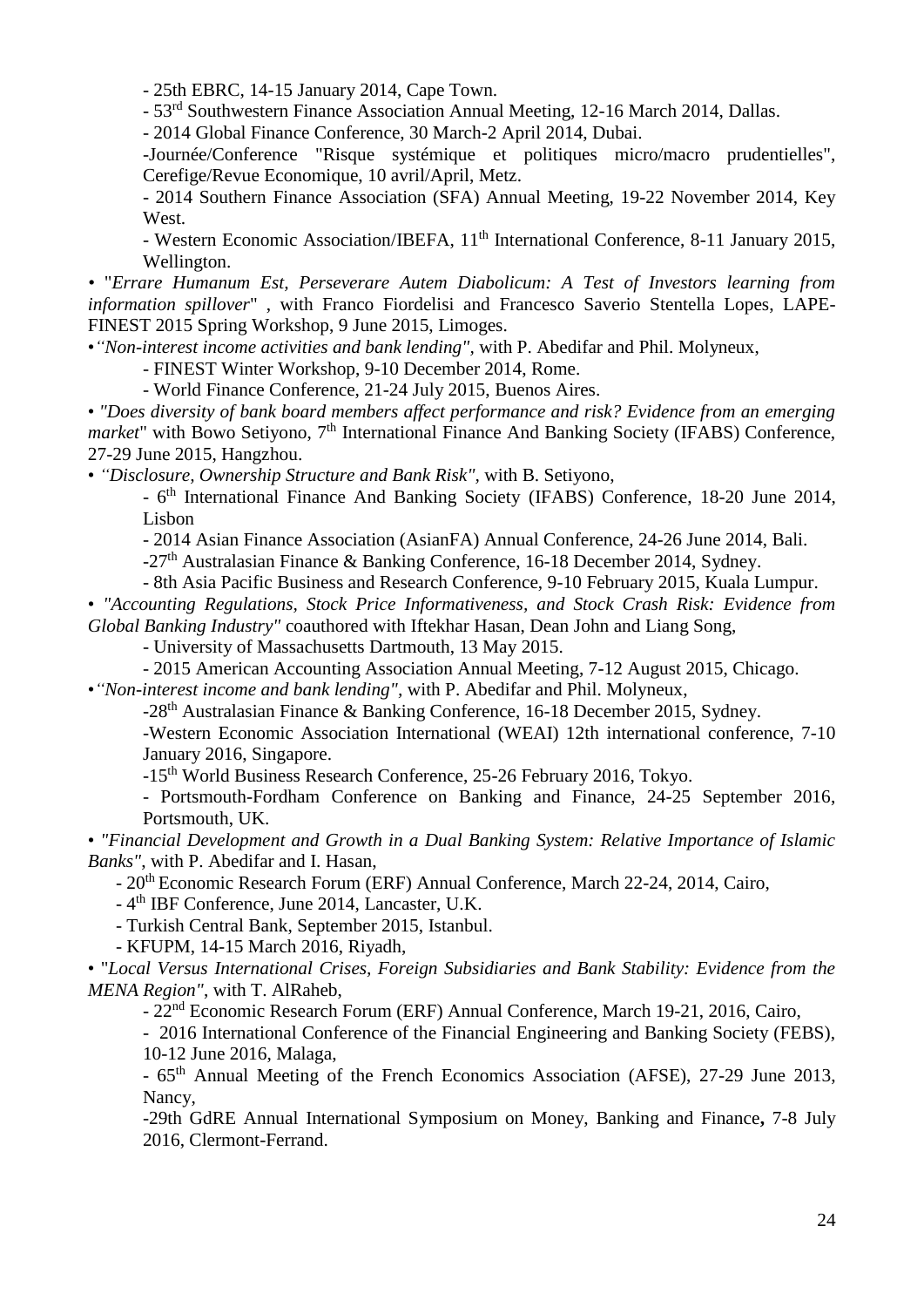• "*Deposit rates in Islamic and conventional banks in dual markets: The role of competition*", with C. Meslier and T. Risfandy, The Future of Islamic Banking and Economics in Search of New Normal", Central Bank of the Republic of Turkey Conference, 4-5 April 2016, Istanbul.

•*"How does regulation affect the organizational form of European banks' foreign presence?"*, with A. Pamen Nyola and A. Sauviat, Journées Internationales du risque / International Conference on Economic and Financial Risks, 9-10 June 2016, Niort.

• *"Charter value and bank stability before and after the global financial crisis of 2007-2008"*, with Y. Bakkar and C. Rugemintwari,

-29th GdRE Annual International Symposium on Money, Banking and Finance**,** 7-8 July 2016, Clermont-Ferrand.

- Portsmouth-Fordham Conference on Banking and Finance, 24-25 September 2016, Portsmouth, UK.

• *"Loan loss provisions and bank lending behavior: Do information sharing and borrowers' legal rights matter?"*, with W. Soedarmono, A. Agusman, G. Monroe and D. Gasbarro, 3rd International Conference on Business, Economics and social sciences, 3-4 August 2016, Solo.

• "*Value Relevance of Earnings of Multinational Firms: Regulatory Regimes Associated with Foreign Subsidiaries"*, with I. Hasan, I. Siraj and K. Wu, American Accounting Association Annual Meeting, 6-10 August 2016, New York.

• *"How does regulation affect the organizational form of European banks' presence in developing and developed countries"*, with A. Pamen Nyola and A. Sauviat, Portsmouth-Fordham Conference on Banking and Finance, 24-25 September 2016, Portsmouth, UK.

• *"Do banks differently set their liquidity ratios based on their network characteristics",* with I. Distinguin and A. Mahdavi-Ardekani,

- Portsmouth-Fordham Conference on Banking and Finance, 24-25 September 2016, Portsmouth, UK.

- 29th Australasian Finance & Banking Conference, 14-16 December 2016, Sydney.

- Western Economic Association International (WEAI) 13th international conference, 3-6 January 2017, Santiago.

- 2017 FMA Latin America conference, 15-17 February 2017, Mexico City.

- 2017 MFA annual meeting, 1-4 March 2017, Chicago.

• "*Institutional determinants of bank capital ratios*", with T. AlRaheb and C. Nicolas,

- 23rd Economic Research Forum (ERF) Annual Conference, March 18-20, 2017, Amman.

- Allied Social Sciences Association (ASSA), Annual Conference, 5-7 January 2018, Philadelphia.

-35th Annual Conference of the French Finance Association (AFFI), 22-23 May 2018, Paris. -35th International Symposium on Money, Banking, and Finance (GDRE), 7-8 June 2018, Aix-en-Provence.

• "*On the new Basel III liquidity requirements for banks*", Keynote Speech, 4th SMICBES conference, 9-10 August 2017, Solo

• "*Bank Liquidity Management and Bank Capital Shocks*", with R. DeYoung and I. Distinguin,

- Manhattan Institute (presented by R. DeYoung), 19 May 2017, New York City.

-2nd Vietnam Symposium in Banking and Finance, 26-28 October 2017, Ho Chi Minh City.

-30th Australasian Finance & Banking Conference, 13-15 December 2017, Sydney.

-FMA Asia-Pacific Conference, 16-18 May 2018, Hong Kong.

• "*Does banks' systemic importance affect their capital structure adjustment process*?", with Y. Bakkar and O. De Jonghe ,

- IFABS conference, 31 August-2 September 2017, Ningbo.

- 3rd Vietnam Symposium in Banking and Finance, 25-27 October 2018, Hue City.

- 4th SEABC Conference, 8-9 November 2018, Palembang.

• "*The joint regulation of bank liquidity and bank capital"*, with R. DeYoung and I. Distinguin, -Canadian Economic Association Conference, 31 May-3 June 2018, Montréal.

-Western Economic Association International (WEAI), 93<sup>rd</sup> annual conference, and IBEFA,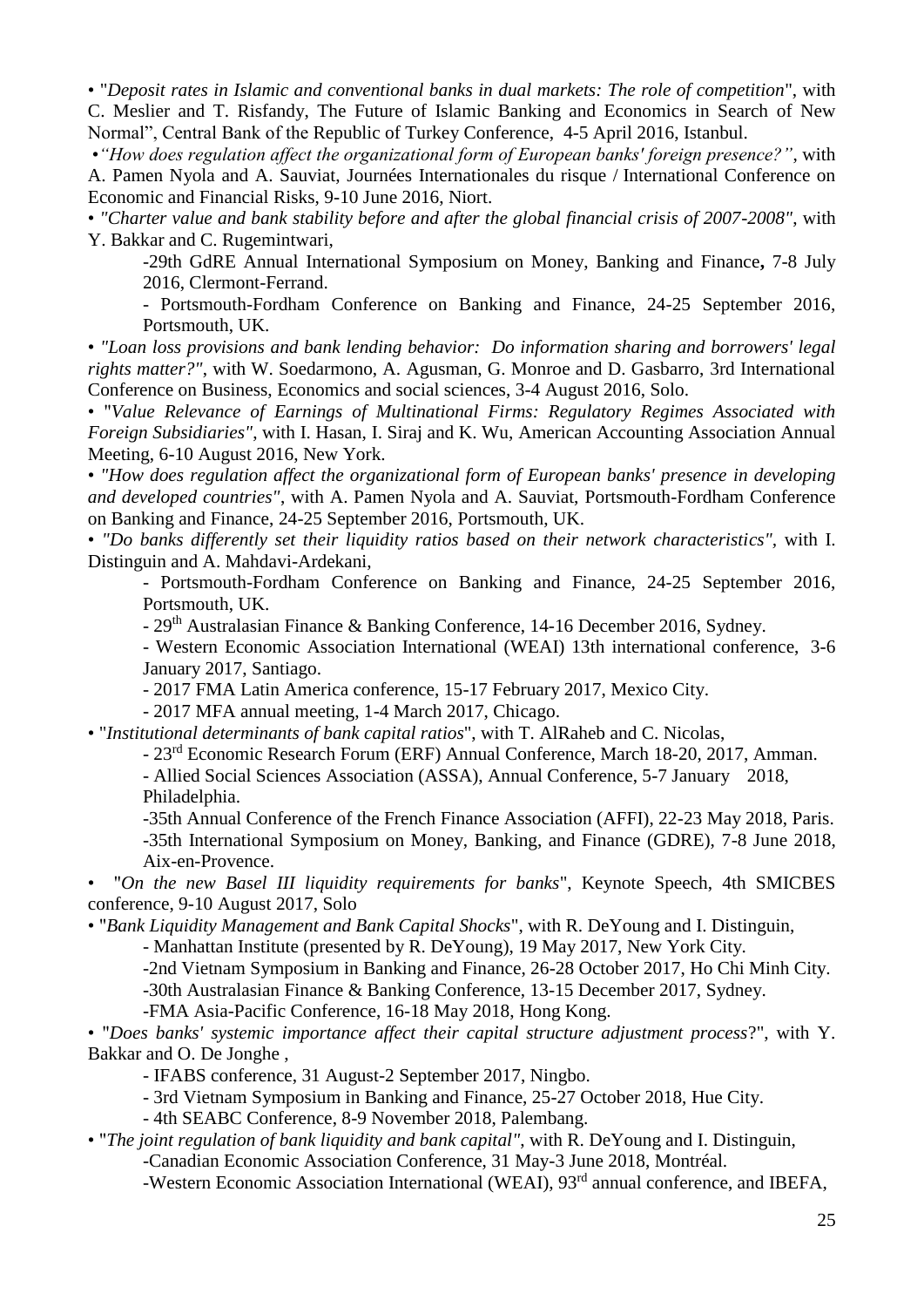26-30 June 2018, Vancouver.

-2nd International Conference on Finance, Banking, and Financial Stability (SMARTFAB), 17-19 July 2018.

• "*Market liquidity shortage and banks' capital structure and balance sheet adjustments: evidence from U.S. commercial banks*", with T. Barry and A. Diabate,

- International Conference on Economic and Financial Risks, 21-22 June 2018, Niort.

- 31th Australasian Finance & Banking Conference, 13-15 December 2018, Sydney.

-4<sup>th</sup> Vietnam Symposium in Banking and Finance, 24-26 October 2019, Hanoi.

• "*On the interaction of bank liquidity and capital*",

- 4th Annual Chapman Conference on Money and Finance : Liquidity: Pricing, Management and Financial Stability, *Orange, California*, 6-7 September 2019, Orange, California.

- Keynote speaker, 29th EBES Conference,10-12 October 2019, Lisbon.

• " *Interbank network characteristics, monetary policy "News" and sensitivity of bank stock returns"* with I. Distinguin and A. Mahdavi-Ardekani,

- 3rd Sydney Banking and Financial Stability Conference (SBFC 2019), 13-14 December 2019, Sydney.

- 32nd Australasian Finance & Banking Conference, 16-18 December 2019, Sydney.

• "*The Post-Crisis Banking Industry: How will banks respond to tighter regulatory constraints?"*, Round Table Economic and Social Innovation, SHS/ANR Conference, French Ministry of Higher Education, Research and Innovation, 24-25 February 2020, Paris.

• "*A note on regulatory responses to COVID-19 pandemic: Balancing banks' solvency and contribution to recovery*", with M. Bitar,

- International Webinar Global Economy and Financial Sector Post Covid-19, July 6, 2020, Solo.

- 30th EBES Conference (online)*,* 7 October 2020, Madrid.

• "*Interacting bank capital and liquidity regulation*"

- Keynote speaker, Indonesian Deposit Insurance Corporation Research Fair 2020 (online), 18 September, 2020, Jakarta.

• "*Economic uncertainty and bank stability: Conventional vs. Islamic banking",* with M. H. Bilgin, E. Demir, and G. Ozturk Danisman,

- World Finance Banking Symposium (online), 5-6 December 2020, Riga.

- 34th Eurasia Business and Economics Society (EBES) Conference (online), 6-8 January 2021, Athens.

• "*Liquidity Regulation and Bank Lending*", with F. Ananou, D. Chronopoulous and J.Wilson,

- 2021 ANR CaLiBank Project Workshop, 25 January 2021, Limoges.

- 2021 AAP/ANR CaLiBank Workshop, 25 May 2021, Limoges.

- 37th International Conference of the French Finance Association (online), 26-28 May 2021, Nantes.

• *"How Organizational and Geographic Complexity Influence Performance: Evidence from European Banks"*, with A. Pamen, A. Sauviat and G. Ozturk Danisman.

- European Financial Management Association (EFMA), 2021 Annual Meeting, 30 June- 3, 2021 (online)

- 10th International Conference of the Financial Engineering and Banking Society (IFABS), IAE Lille University School of Management, France, 30 September-3 October 3, 2021, Lille.

- International Risk Management Conference 2021, 1-2 October, 2021, Cagliari.

• "*Interbank network characteristics, monetary policy "News" and sensitivity of bank stock returns"* with I. Distinguin and A. Mahdavi-Ardekani,

- Western Economic Association International (WEAI), Virtual 96<sup>th</sup> annual conference, June 27-July, 2021.

• "*Economic policy uncertainty and bank stability"*, with G. Ozturk Danisman,

-Virtual 7<sup>th</sup> Finance Workshop at Bilkent University, 10-11 June, 2021.